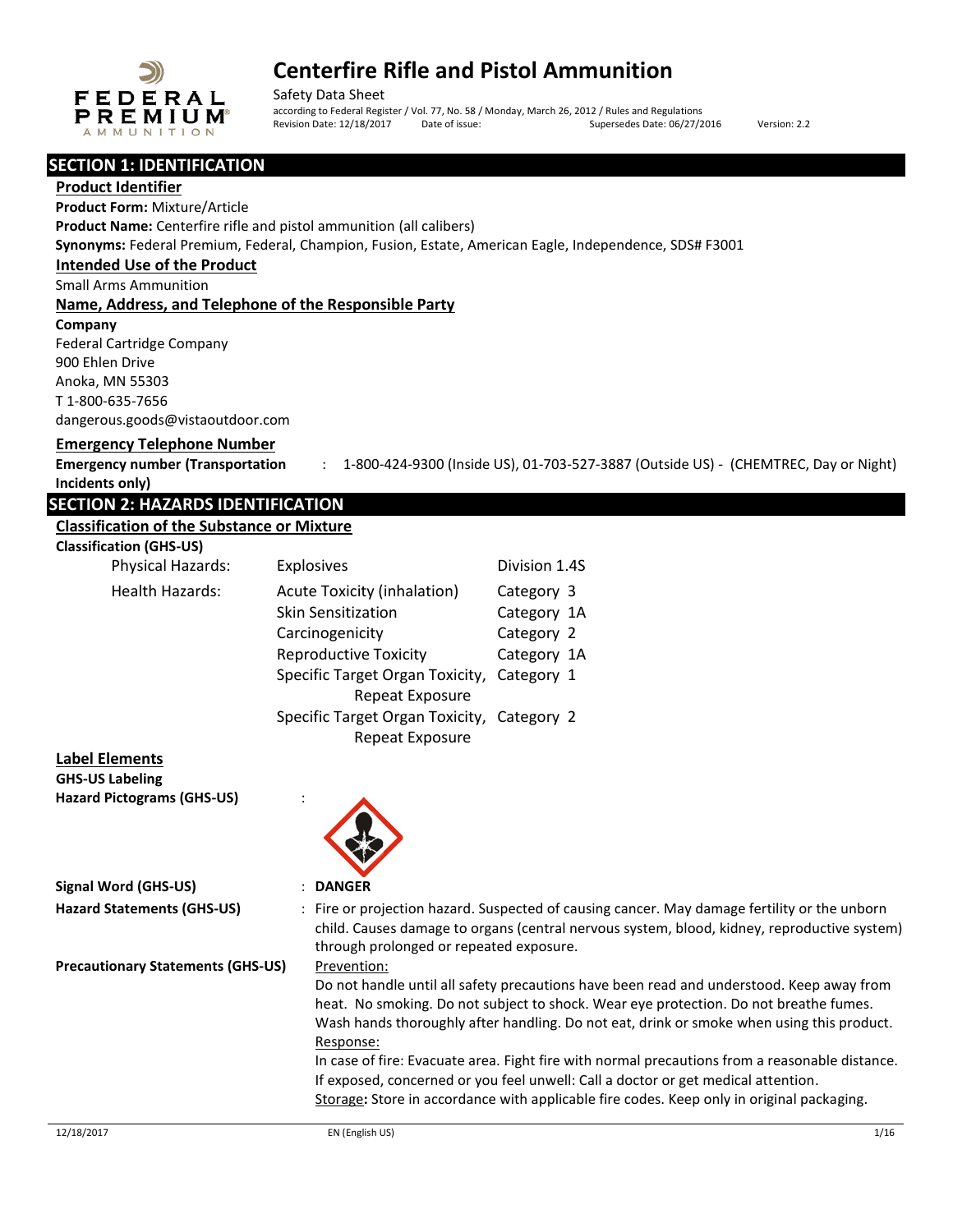Safety Data Sheet according to Federal Register / Vol. 77, No. 58 / Monday, March 26, 2012 / Rules and Regulations

Disposal: Dispose of ammunition in accordance with local regulations.

Supplemental information: The hazardous components of this product are encased and are not biologically available.

Therefore, some health hazards do not apply to the overall product. Decomposition products, including lead, are released during the firing of cartridges. Use only outdoors or in a well-ventilated area.

## **Other Hazards**

**Other Hazards Not Contributing to the Classification**: Lead and barium are toxic metals that may be released during the firing of primers. Care should be taken in the cleaning of range facilities to minimize the exposure potential to lead and barium. Persons engaged in these activities should wear protective clothing with an appropriate respirator. Range operators should consult OSHA 1910.1025 for details pertaining to the handling of lead in the work environment. Severe lead intoxication has been associated in the past with sterility, spontaneous abortion, and stillbirth. Exposure to lead can aggravate pre-existing anemia, cardiovascular and respiratory diseases and conditions related to the gastrointestinal, reproductive, renal (kidney), and central nervous systems. Unburned smokeless propellant may be released during firing and can build up in range facilities contributing to a hazardous condition.

**Accidental Injury From Fired Cartridge:** Fired ammunition can create serious injury, possibly both entrance and exit wounds. To avoid serious injury, use ammunition only in good condition and originally chambered for a particular caliber. Always keep the barrel free of any obstruction. If the gun fails to fire, a delayed firing may occur, or the gun may fire upon being opened. Keep gun muzzle pointed in a safe direction. Wait 30 seconds. Avoid exposure to breech. Carefully unload. A fired bullet has an extremely long range and can cause serious injury or death. Always be sure of the backstop, and practice safe muzzle control at all times. Avoid firing at surfaces.

## **Unknown Acute Toxicity (GHS-US)** Not available

## **SECTION 3: COMPOSITION/INFORMATION ON INGREDIENTS**

| <b>Substances</b> |                           |             |
|-------------------|---------------------------|-------------|
| <b>Name</b>       | <b>Product identifier</b> | % (w/w)     |
| Lead              | (CAS No) 7439-92-1        | $30 - 60$   |
| Copper            | (CAS No) 7440-50-8        | $25 - 41$   |
| Zinc              | (CAS No) 7440-66-6        | $1 - 16$    |
| Nitrocellulose    | (CAS No) 9004-70-0        | $0.5 - 12$  |
| Nitroglycerin     | (CAS No) 55-63-0          | $\leq 7$    |
| Antimony          | (CAS No) 7440-36-0        | $\leq$ 3    |
| Nickel            | (CAS No) 7440-02-0        | $\leq 1$    |
| Zinc oxide        | (CAS No) 1314-13-2        | < 0.25      |
| Graphite          | (CAS No) 7782-42-5        | $\leq 0.25$ |

\*The hazardous components of this product are encased within a shell and are unlikely to be released under normal handling conditions. Therefore, the health and environmental hazards associated with nitrocellulose and nitroglycerin do not apply to the product overall.

\*\*It is suspected that nickel causes cancer and damage to the respiratory tract via inhalation. Because this product is in massive form, it is unlikely that respiration is a potential route of exposure. Therefore, the hazards usually associated with nickel do not apply to this product.

More than one of the ranges of concentration prescribed by Controlled Products Regulations has been used where neccesary due to varying composition.

Full text of H-phrases: see section 16

## **SECTION 4: FIRST AID MEASURES**

## **Description of First Aid Measures**

**General:** Never give anything by mouth to an unconscious person. If you feel unwell, seek medical advice (show the label where possible).

**Inhalation:** When symptoms occur: go into open air and ventilate suspected area.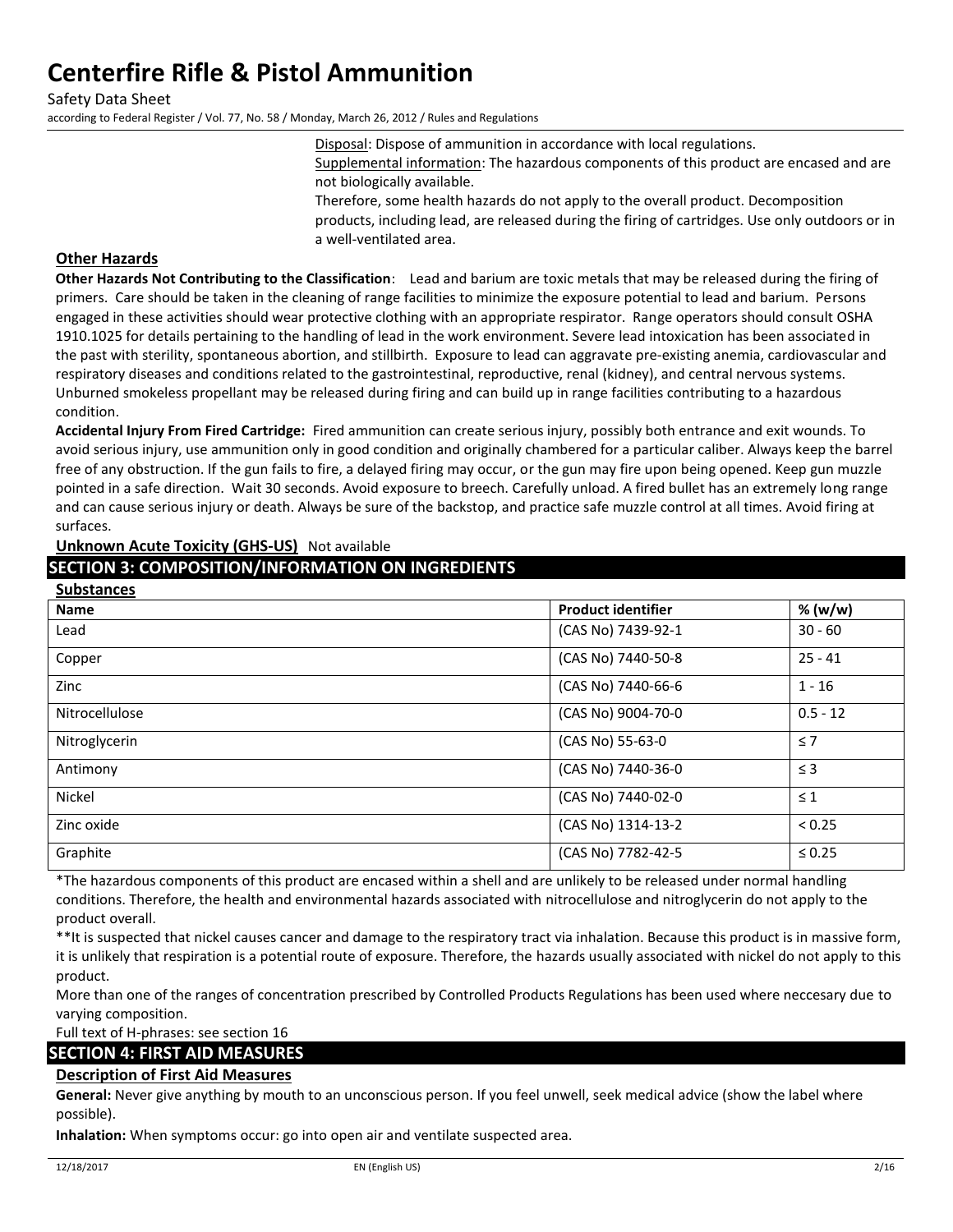Safety Data Sheet

according to Federal Register / Vol. 77, No. 58 / Monday, March 26, 2012 / Rules and Regulations

**Skin Contact:** Wash with plenty of soap and water. If skin irritation or rash occurs: Seek medical advice.

**Eye Contact:** Rinse cautiously with water for several minutes. Remove contact lenses, if present and easy to do. Continue rinsing.

**Ingestion:** Rinse mouth. Do NOT induce vomiting.

### **Most Important Symptoms and Effects Both Acute and Delayed**

**General:** May cause an allergic skin reaction. Projectiles from fired ammunition can cause puncture wounds.

**Inhalation:** Not expected to be a primary route of exposure.

**Skin Contact:** May cause an allergic skin reaction.

**Eye Contact:** None expected under normal conditions of use.

**Ingestion:** Ingestion is likely to be harmful or have adverse effects.

**Chronic Symptoms:** None expected under normal conditions of use.

#### **Indication of Any Immediate Medical Attention and Special Treatment Needed**

If you feel unwell, seek medical advice (show the label where possible).

## **SECTION 5: FIRE-FIGHTING MEASURES**

### **Extinguishing Media**

**Suitable Extinguishing Media:** Straight water stream; Water fog. Class A foam.

**Unsuitable Extinguishing Media:** None

#### **Special Hazards Arising From the Substance or Mixture**

**Fire Hazard:** Not considered flammable but may burn at high temperatures.

**Explosion Hazard:** Explosive. The effects are largely confined to the package and no projection of fragments of appreciable size or range is to be expected. An external fire shall not cause virtually instantaneous explosion of almost the entire contents of the package. Do not expose to heat, or ignition sources as this could cause an explosion. If heated above 200 °C (392 °F) may explode. **Reactivity:** Hazardous reactions are unlikely to occur under normal circumstances.

#### **Advice for Firefighters**

**Precautionary Measures Fire:** Do not breathe fumes from fires or vapors from decomposition. Exercise caution when fighting any chemical fire. If product is unconfined, there is a greater risk for injury from projectiles.

**Firefighting Instructions:** In case of fire: Evacuate area. Use water spray or fog for cooling exposed containers.

**Protection During Firefighting:** Self-contained breathing apparatus (SCBA) and full structural protective clothing should be worn for any fire or exposure to heat. This includes, but is not limited to, protective coat, pants, boots, firefighting gloves, SCBA with facepiece and helmet, protective hood and eye protection. (NFPA 1971)

**Hazardous Combustion Products**: Oxides of Barium, Lead, Antimony, Aluminum, Magnesium, Nitrogen, Carbon, and Sulfur. **Specific Methods**:

Perform a risk assessment before engaging in offensive firefighting operations. Unless life safety risk or significant risk of property loss is present, consider taking defensive posture, protecting exposures and maintaining safe distance until material is consumed. For further information see the video "Ammunition and the Fire Fighter" by the Sporting Arms and Ammunition Manufacturers' Institute (SAAMI).

Evacuate personnel to a safe area according to pre-determined public protection zones. Refer to pre-incident response and structural plans to determine potential for involvement of other hazardous materials. Direct water streams at product to reduce projectile hazard from exploding cartridges. After the fire is controlled, heated products can still re-ignite and project pieces of metal posing risk to fire-fighters. Full PPE including respiratory protection should be worn during salvage, overhaul and fire investigation. Do not disturb the involved area until the fire is completely extinguished and the product and packaging are allowed to cool down to ambient temperatures.

#### **Reference to Other Sections**

Refer to section 9 for flammability properties.

## **SECTION 6: ACCIDENTAL RELEASE MEASURES**

### **Personal Precautions, Protective Equipment and Emergency Procedures**

**General Measures:** Avoid all unnecessary exposure.

#### **For Non-Emergency Personnel**

**Protective Equipment:** Use appropriate personal protection equipment (PPE).

**Emergency Procedures:** Evacuate unnecessary personnel.

#### **For Emergency Personnel**

**Protective Equipment:** Equip cleanup crew with proper protection.

**Emergency Procedures:** Eliminate ignition sources.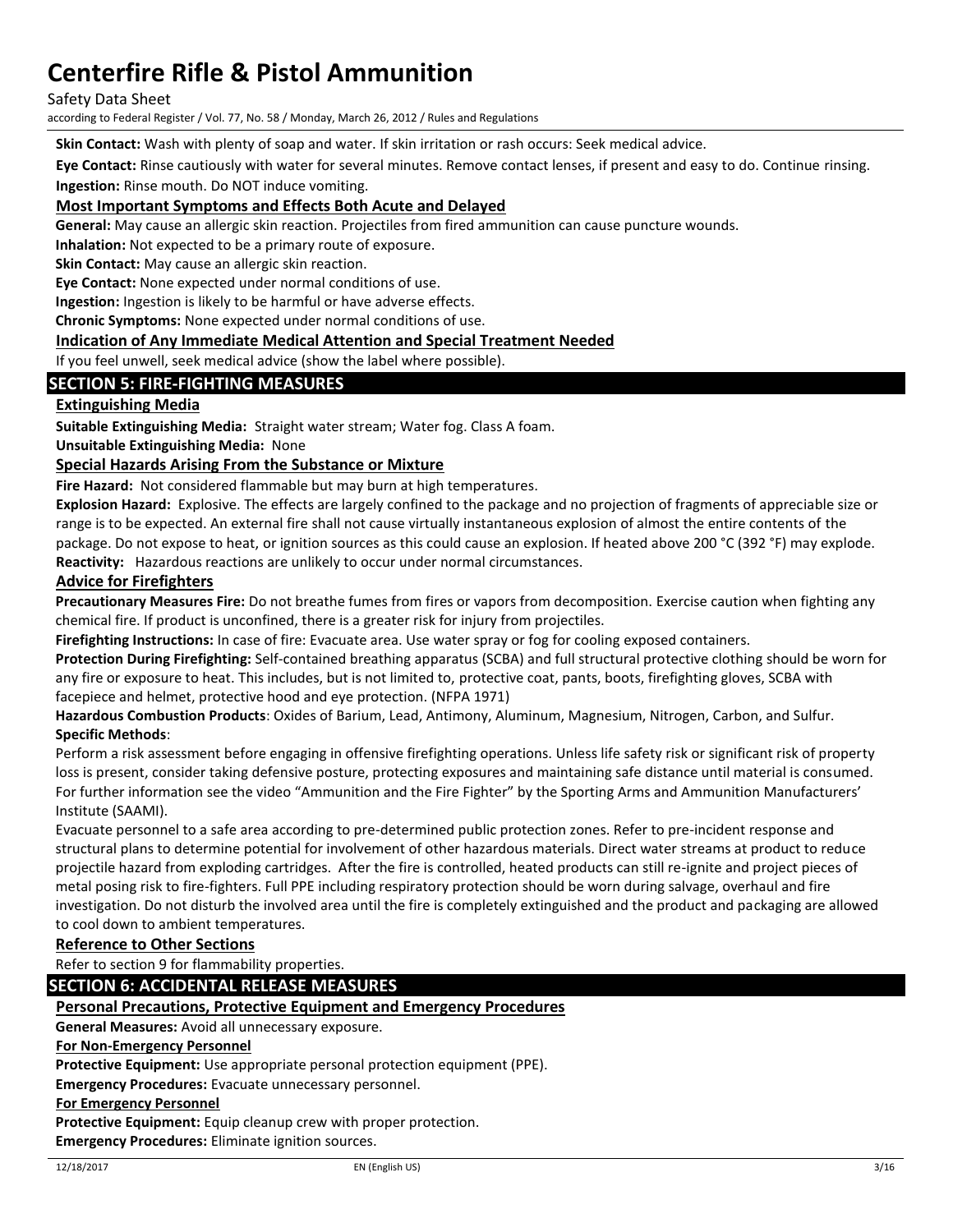Safety Data Sheet

according to Federal Register / Vol. 77, No. 58 / Monday, March 26, 2012 / Rules and Regulations

## **Environmental Precautions**

Avoid release to the environment.

### **Methods and Material for Containment and Cleaning Up**

**For Containment:** Contain and collect as any solid. Use only non-sparking tools.

**Methods for Cleaning Up:** Clear up spills immediately and dispose of waste safely.

#### **Reference to Other Sections**

See heading 8, Exposure Controls and Personal Protection.

## **SECTION 7: HANDLING AND STORAGE**

### **Precautions for Safe Handling**

**Additional Hazards When Processed:** Projectiles from fired ammunition can cause puncture wounds. Avoid striking the primer of unchambered cartridges. Remove ammunition from service if any of the following conditions have occurred: corrosion, physical damage, exposure to oil or spray type lubricants.

**Hygiene Measures:** Handle in accordance with good industrial hygiene and safety procedures. Do no eat, drink or smoke when using this product. Wash hands and other exposed areas with mild soap and water before eating, drinking, or smoking and again when leaving work. Contaminated work clothing should not be allowed out of the workplace. Wash contaminated clothing before reuse.

## **Conditions for Safe Storage, Including Any Incompatibilities**

**Technical Measures:** Store as defined in the Explosives Act of Canada and the provisions of the Bureau of Alcohol, Tobacco and Firearms regulations contained in 27 CFR Part 555. Comply with applicable regulations.

**Storage Conditions:** Store in a dry, cool and well-ventilated place. Keep/Store away from heat sources, ignition sources, and incompatible materials. Keep container closed when not in use.

**Incompatible Materials:** Strong acids. Strong bases. Strong oxidizers.

**Storage Area:** Keep only in original container.

**Specific End Use(s)** Small Arms Ammunition

## **SECTION 8: EXPOSURE CONTROLS/PERSONAL PROTECTION**

### **Control Parameters**

| Zinc oxide (1314-13-2)       |                                          |                                   |
|------------------------------|------------------------------------------|-----------------------------------|
| Mexico                       | OEL TWA (mg/m <sup>3</sup> )             | $10 \text{ mg/m}^3$               |
| Mexico                       | OEL STEL (mg/m <sup>3</sup> )            | $10 \text{ mg/m}^3$               |
| <b>USA ACGIH</b>             | ACGIH TWA (mg/m <sup>3</sup> )           | 2 mg/ $m3$                        |
| <b>USA ACGIH</b>             | ACGIH STEL (mg/m <sup>3</sup> )          | $10 \text{ mg/m}^3$               |
| <b>USA OSHA</b>              | OSHA PEL (TWA) (mg/m <sup>3</sup> )      | 5 mg/ $m3$                        |
| <b>USA NIOSH</b>             | NIOSH REL (TWA) (mg/m <sup>3</sup> )     | 5 mg/ $m3$                        |
| <b>USA NIOSH</b>             | NIOSH REL (STEL) (mg/m <sup>3</sup> )    | $10 \text{ mg/m}^3$               |
| <b>USA NIOSH</b>             | NIOSH REL (ceiling) (mg/m <sup>3</sup> ) | 15 mg/ $m3$                       |
| <b>USA IDLH</b>              | US IDLH (mg/m <sup>3</sup> )             | 500 mg/m $3$                      |
| Alberta                      | OEL STEL (mg/m <sup>3</sup> )            | $10 \text{ mg/m}^3$               |
| Alberta                      | OEL TWA (mg/m <sup>3</sup> )             | 2 mg/ $m3$                        |
| <b>British Columbia</b>      | OEL STEL (mg/m <sup>3</sup> )            | $10 \text{ mg/m}^3$               |
| <b>British Columbia</b>      | OEL TWA (mg/m <sup>3</sup> )             | 2 mg/ $m3$                        |
| Manitoba                     | OEL STEL (mg/m <sup>3</sup> )            | $10 \text{ mg/m}^3$               |
| Manitoba                     | OEL TWA (mg/m <sup>3</sup> )             | $2 \text{ mg/m}^3$                |
| <b>New Brunswick</b>         | OEL STEL (mg/m <sup>3</sup> )            | $10 \text{ mg/m}^3$               |
| <b>New Brunswick</b>         | OEL TWA (mg/m <sup>3</sup> )             | 5 mg/ $m3$                        |
| Newfoundland & Labrador      | OEL STEL (mg/m <sup>3</sup> )            | $10 \text{ mg/m}^3$               |
| Newfoundland & Labrador      | OEL TWA (mg/m <sup>3</sup> )             | 2 mg/ $m3$                        |
| Nova Scotia                  | OEL STEL (mg/m <sup>3</sup> )            | $10 \text{ mg/m}^3$               |
| Nova Scotia                  | OEL TWA (mg/m <sup>3</sup> )             | 2 mg/ $m3$                        |
| Nunavut                      | OEL STEL (mg/m <sup>3</sup> )            | 10 mg/m <sup>3</sup>              |
| Nunavut                      | OEL TWA (mg/m <sup>3</sup> )             | 10 mg/m <sup>3</sup> (total mass) |
| Northwest Territories        | OEL STEL (mg/m <sup>3</sup> )            | $10 \text{ mg/m}^3$               |
| <b>Northwest Territories</b> | OEL TWA (mg/m <sup>3</sup> )             | 10 mg/m $3$ (total mass)          |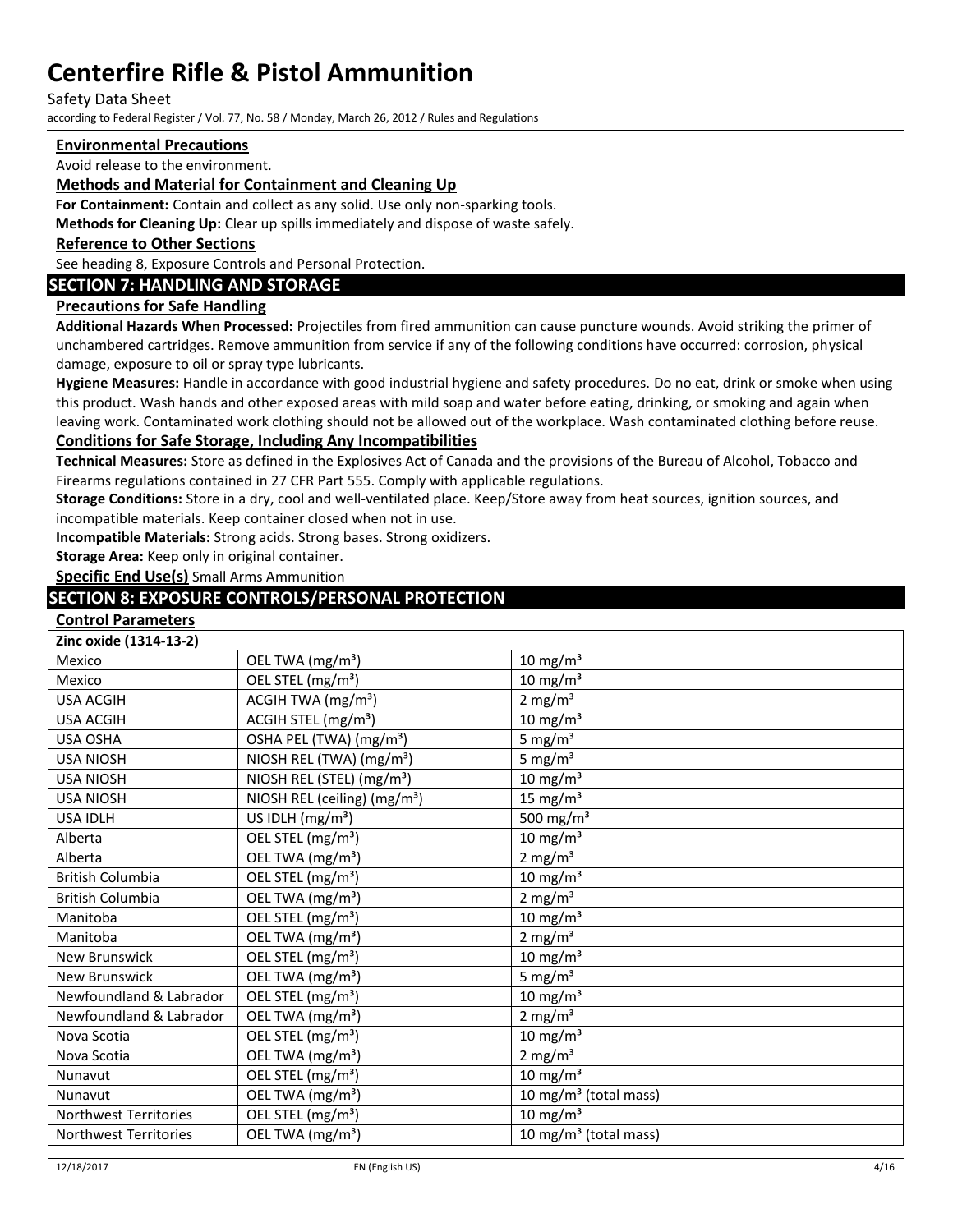Safety Data Sheet

| Ontario                      | OEL STEL (mg/m <sup>3</sup> )                                 | $10 \text{ mg/m}^3$                                                                                            |
|------------------------------|---------------------------------------------------------------|----------------------------------------------------------------------------------------------------------------|
| Ontario                      | OEL TWA (mg/m <sup>3</sup> )                                  | 2 mg/ $m3$                                                                                                     |
| <b>Prince Edward Island</b>  | OEL STEL (mg/m <sup>3</sup> )                                 | $10 \text{ mg/m}^3$                                                                                            |
| Prince Edward Island         | OEL TWA (mg/m <sup>3</sup> )                                  | 2 mg/ $m3$                                                                                                     |
| Québec                       | VECD ( $mg/m3$ )                                              | $10 \text{ mg/m}^3$                                                                                            |
| Québec                       | VEMP (mg/m <sup>3</sup> )                                     | 5 mg/ $m3$                                                                                                     |
| Saskatchewan                 | OEL STEL (mg/m <sup>3</sup> )                                 | $10 \text{ mg/m}^3$                                                                                            |
| Saskatchewan                 | OEL TWA (mg/m <sup>3</sup> )                                  | 2 mg/ $m3$                                                                                                     |
| Yukon                        | OEL STEL (mg/m <sup>3</sup> )                                 | $20 \text{ mg/m}^3$                                                                                            |
| Yukon                        | OEL TWA (mg/m <sup>3</sup> )                                  | $10 \text{ mg/m}^3$                                                                                            |
| Nickel (7440-02-0)           |                                                               |                                                                                                                |
| Mexico                       | OEL TWA (mg/m <sup>3</sup> )                                  | $1 \text{ mg/m}^3$                                                                                             |
| <b>USA ACGIH</b>             | ACGIH TWA (mg/m <sup>3</sup> )                                | 1.5 mg/ $m3$                                                                                                   |
| USA OSHA                     | OSHA PEL (TWA) (mg/m <sup>3</sup> )                           | $1 \text{ mg/m}^3$                                                                                             |
| <b>USA NIOSH</b>             | NIOSH REL (TWA) (mg/m <sup>3</sup> )                          | $0.015$ mg/m <sup>3</sup>                                                                                      |
| <b>USA IDLH</b>              | US IDLH (mg/m <sup>3</sup> )                                  | $10 \text{ mg/m}^3$                                                                                            |
| Alberta                      | OEL TWA (mg/m <sup>3</sup> )                                  | 1.5 mg/ $m3$                                                                                                   |
| <b>British Columbia</b>      | OEL TWA (mg/m <sup>3</sup> )                                  | $0.05$ mg/m <sup>3</sup>                                                                                       |
| Manitoba                     | OEL TWA (mg/m <sup>3</sup> )                                  | 1.5 mg/ $m3$                                                                                                   |
| New Brunswick                | OEL TWA (mg/m <sup>3</sup> )                                  | $1 \text{ mg/m}^3$                                                                                             |
| Newfoundland & Labrador      | OEL TWA (mg/m <sup>3</sup> )                                  | 1.5 mg/ $m3$                                                                                                   |
| Nova Scotia                  | OEL TWA (mg/m <sup>3</sup> )                                  | 1.5 mg/ $m3$                                                                                                   |
| Nunavut                      | OEL STEL (mg/m <sup>3</sup> )                                 | 2 mg/ $m3$                                                                                                     |
| Nunavut                      | OEL TWA (mg/m <sup>3</sup> )                                  | $1$ mg/m <sup>3</sup>                                                                                          |
| Northwest Territories        | OEL STEL (mg/m <sup>3</sup> )                                 | 2 mg/ $m3$                                                                                                     |
| <b>Northwest Territories</b> | OEL TWA (mg/m <sup>3</sup> )                                  | $1 \text{ mg/m}^3$                                                                                             |
| Ontario                      | OEL TWA (mg/m <sup>3</sup> )                                  | $1 \text{ mg/m}^3$                                                                                             |
| Prince Edward Island         | OEL TWA (mg/m <sup>3</sup> )                                  | 1.5 mg/ $m3$                                                                                                   |
| Québec                       | VEMP (mg/m <sup>3</sup> )                                     | $1 \text{ mg/m}^3$                                                                                             |
| Saskatchewan                 | OEL STEL (mg/m <sup>3</sup> )                                 | 3 mg/ $m3$                                                                                                     |
| Saskatchewan                 | OEL TWA (mg/m <sup>3</sup> )                                  | 1.5 mg/ $m3$                                                                                                   |
| Yukon                        | OEL STEL (mg/m <sup>3</sup> )                                 | 3 mg/ $m3$                                                                                                     |
| Yukon                        | OEL TWA (mg/m <sup>3</sup> )                                  | $1 \text{ mg/m}^3$                                                                                             |
| Lead (7439-92-1)             |                                                               |                                                                                                                |
| Mexico                       | OEL TWA (mg/m <sup>3</sup> )                                  | $0.15 \text{ mg/m}^3$                                                                                          |
| <b>USA ACGIH</b>             | ACGIH TWA (mg/m <sup>3</sup> )                                | $0.05$ mg/m <sup>3</sup>                                                                                       |
| USA OSHA                     | OSHA PEL (TWA) (mg/m <sup>3</sup> )                           | $50 \mu g/m^3$                                                                                                 |
| <b>USA NIOSH</b>             | NIOSH REL (TWA) (mg/m <sup>3</sup> )                          | $0.050$ mg/m <sup>3</sup>                                                                                      |
| USA IDLH                     | US IDLH $(mg/m3)$                                             | 100 mg/m <sup>3</sup>                                                                                          |
| Alberta                      | OEL TWA (mg/m <sup>3</sup> )                                  | $0.05$ mg/m <sup>3</sup>                                                                                       |
| <b>British Columbia</b>      | OEL TWA (mg/m <sup>3</sup> )                                  | $0.05$ mg/m <sup>3</sup>                                                                                       |
| Manitoba                     | OEL TWA (mg/m <sup>3</sup> )                                  | $0.05$ mg/m <sup>3</sup>                                                                                       |
| New Brunswick                | OEL TWA (mg/m <sup>3</sup> )                                  | $0.05$ mg/m <sup>3</sup>                                                                                       |
| Newfoundland & Labrador      | OEL TWA (mg/m <sup>3</sup> )                                  | $0.05$ mg/m <sup>3</sup>                                                                                       |
|                              |                                                               | $0.05$ mg/m <sup>3</sup>                                                                                       |
| Nova Scotia<br>Nunavut       | OEL TWA (mg/m <sup>3</sup> )<br>OEL STEL (mg/m <sup>3</sup> ) | $0.45$ mg/m <sup>3</sup>                                                                                       |
|                              | OEL TWA (mg/m <sup>3</sup> )                                  | $0.15$ mg/m <sup>3</sup>                                                                                       |
| Nunavut                      |                                                               | $0.45$ mg/m <sup>3</sup>                                                                                       |
| Northwest Territories        | OEL STEL (mg/m <sup>3</sup> )                                 | $0.15$ mg/m <sup>3</sup>                                                                                       |
| Northwest Territories        | OEL TWA (mg/m <sup>3</sup> )                                  |                                                                                                                |
| Ontario                      | OEL TWA (mg/m <sup>3</sup> )                                  | 0.05 mg/m <sup>3</sup> (applies to workplaces to which the designated<br>substances regulation does not apply) |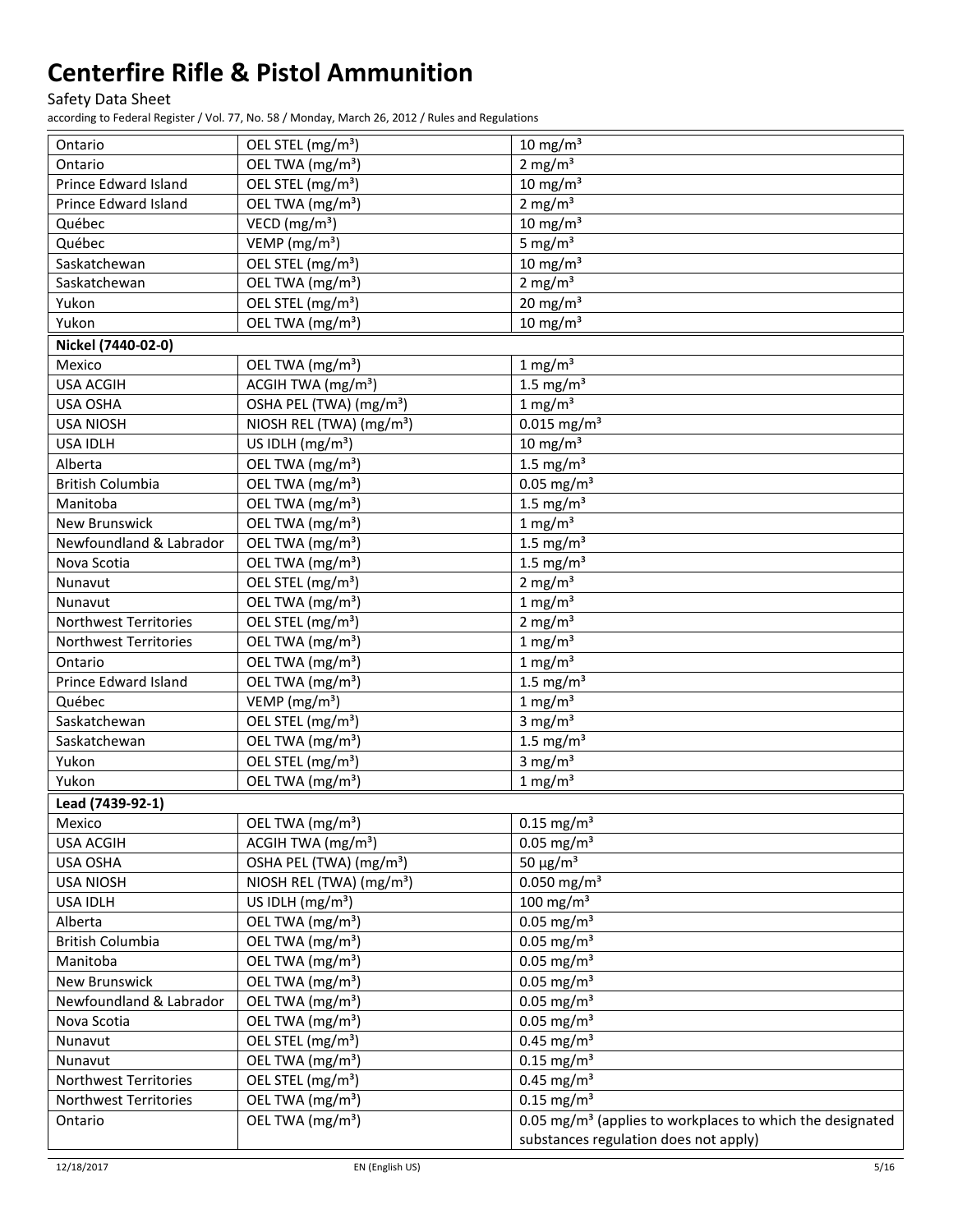Safety Data Sheet

| Prince Edward Island                                  | OEL TWA (mg/m <sup>3</sup> )                                  | $0.05$ mg/m <sup>3</sup>            |
|-------------------------------------------------------|---------------------------------------------------------------|-------------------------------------|
| Québec                                                | VEMP (mg/m <sup>3</sup> )                                     | $0.05$ mg/m <sup>3</sup>            |
| Saskatchewan                                          | OEL STEL (mg/m <sup>3</sup> )                                 | $0.15$ mg/m <sup>3</sup>            |
| Saskatchewan                                          | OEL TWA (mg/m <sup>3</sup> )                                  | $0.05$ mg/m <sup>3</sup>            |
| Yukon                                                 | OEL STEL (mg/m <sup>3</sup> )                                 | $0.45$ mg/m <sup>3</sup>            |
| Yukon                                                 | OEL TWA (mg/m <sup>3</sup> )                                  | $0.15$ mg/m <sup>3</sup>            |
| Copper (7440-50-8)                                    |                                                               |                                     |
| Mexico                                                | OEL TWA (mg/m <sup>3</sup> )                                  | $1 \text{ mg/m}^3$                  |
| Mexico                                                | OEL STEL (mg/m <sup>3</sup> )                                 | $2$ mg/m <sup>3</sup>               |
| <b>USA ACGIH</b>                                      | ACGIH TWA (mg/m <sup>3</sup> )                                | $0.2$ mg/m <sup>3</sup>             |
| <b>USA OSHA</b>                                       | OSHA PEL (TWA) (mg/m <sup>3</sup> )                           | $1 \text{ mg/m}^3$                  |
| <b>USA NIOSH</b>                                      | NIOSH REL (TWA) (mg/m <sup>3</sup> )                          | $0.1$ mg/m <sup>3</sup>             |
| <b>USA IDLH</b>                                       | US IDLH (mg/m <sup>3</sup> )                                  | $100$ mg/m <sup>3</sup>             |
| Alberta                                               | OEL TWA (mg/m <sup>3</sup> )                                  | $1$ mg/m <sup>3</sup>               |
| <b>British Columbia</b>                               | OEL TWA (mg/m <sup>3</sup> )                                  | $0.2 \text{ mg/m}^3$                |
| Manitoba                                              | OEL TWA (mg/m <sup>3</sup> )                                  | $0.2 \text{ mg/m}^3$                |
| New Brunswick                                         | OEL TWA (mg/m <sup>3</sup> )                                  | $1 \text{ mg/m}^3$                  |
| Newfoundland & Labrador                               | OEL TWA (mg/m <sup>3</sup> )                                  | $0.2$ mg/m <sup>3</sup>             |
| Nova Scotia                                           | OEL TWA (mg/m <sup>3</sup> )                                  | $0.2$ mg/m <sup>3</sup>             |
| Nunavut                                               | OEL STEL (mg/m <sup>3</sup> )                                 | 2 mg/ $m3$                          |
| Nunavut                                               | OEL TWA (mg/m <sup>3</sup> )                                  | $1$ mg/m <sup>3</sup>               |
|                                                       |                                                               |                                     |
| Northwest Territories<br><b>Northwest Territories</b> | OEL STEL (mg/m <sup>3</sup> )<br>OEL TWA (mg/m <sup>3</sup> ) | 2 mg/ $m3$<br>$1$ mg/m <sup>3</sup> |
|                                                       |                                                               |                                     |
| Ontario                                               | OEL TWA (mg/m <sup>3</sup> )                                  | $1$ mg/m <sup>3</sup>               |
| Prince Edward Island                                  | OEL TWA (mg/m <sup>3</sup> )                                  | $0.2 \text{ mg/m}^3$                |
| Québec                                                | VEMP (mg/m <sup>3</sup> )                                     | $1$ mg/m <sup>3</sup>               |
| Saskatchewan                                          | OEL STEL (mg/m <sup>3</sup> )                                 | 3 mg/ $m3$                          |
| Saskatchewan                                          | OEL TWA (mg/m <sup>3</sup> )                                  | $1 \text{ mg/m}^3$                  |
| Yukon                                                 | OEL STEL (mg/m <sup>3</sup> )                                 | 2 mg/ $m3$                          |
| Yukon                                                 | OEL TWA (mg/m <sup>3</sup> )                                  | $1 \text{ mg/m}^3$                  |
| Nitroglycerin (55-63-0)                               |                                                               |                                     |
| Mexico                                                | OEL TWA (mg/m <sup>3</sup> )                                  | $0.5$ mg/m <sup>3</sup>             |
| Mexico                                                | OEL TWA (ppm)                                                 | 0.05 ppm                            |
| Mexico                                                | OEL STEL (mg/m <sup>3</sup> )                                 | $1 \text{ mg/m}^3$                  |
| Mexico                                                | OEL STEL (ppm)                                                | $0.1$ ppm                           |
| <b>USA ACGIH</b>                                      | <b>ACGIH TWA (ppm)</b>                                        | $0.05$ ppm                          |
| USA OSHA                                              | OSHA PEL (Ceiling) (mg/m <sup>3</sup> )                       | 2 mg/ $m3$                          |
| USA OSHA                                              | OSHA PEL (Ceiling) (ppm)                                      | $0.2$ ppm                           |
| <b>USA NIOSH</b>                                      | NIOSH REL (STEL) (mg/m <sup>3</sup> )                         | $0.1 \text{ mg/m}^3$                |
| USA IDLH                                              | US IDLH (mg/m <sup>3</sup> )                                  | 75 mg/ $m3$                         |
| Alberta                                               | OEL TWA (mg/m <sup>3</sup> )                                  | $0.5$ mg/m <sup>3</sup>             |
| Alberta                                               | OEL TWA (ppm)                                                 | 0.05 ppm                            |
| <b>British Columbia</b>                               | OEL TWA (ppm)                                                 | 0.05 ppm                            |
| Manitoba                                              | OEL TWA (ppm)                                                 | $0.05$ ppm                          |
| New Brunswick                                         | OEL TWA (mg/m <sup>3</sup> )                                  | $0.46$ mg/m <sup>3</sup>            |
| New Brunswick                                         | OEL TWA (ppm)                                                 | $0.05$ ppm                          |
| Newfoundland & Labrador                               | OEL TWA (ppm)                                                 | 0.05 ppm                            |
| Nova Scotia                                           | OEL TWA (ppm)                                                 | 0.05 ppm                            |
| Nunavut                                               | OEL STEL (mg/m <sup>3</sup> )                                 | $0.46$ mg/m <sup>3</sup>            |
| Nunavut                                               | OEL STEL (ppm)                                                | $0.05$ ppm                          |
| Nunavut                                               | OEL TWA (mg/m <sup>3</sup> )                                  | 1.9 mg/m $3$                        |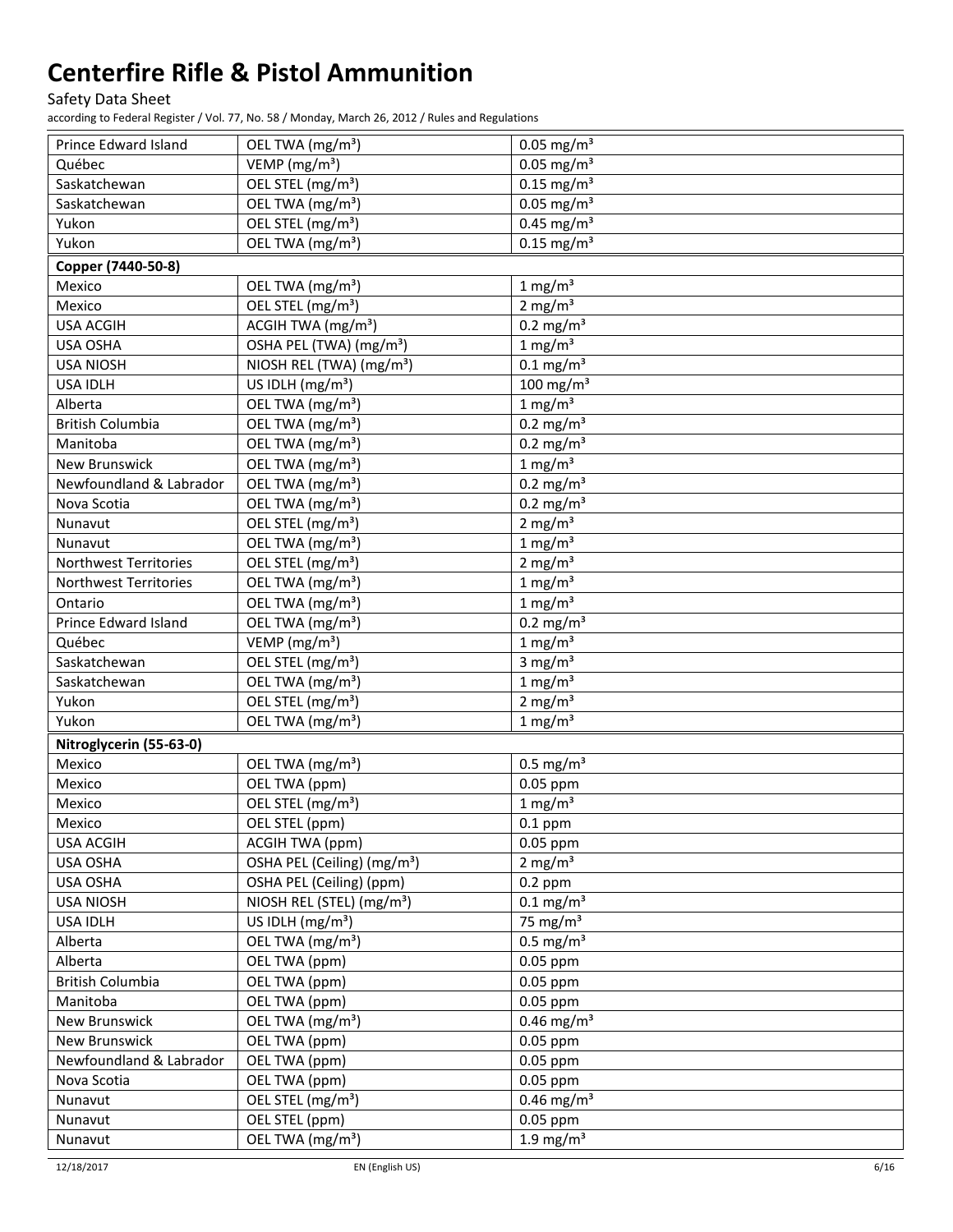Safety Data Sheet

| Nunavut                      | OEL TWA (ppm)                        | $0.02$ ppm                                                              |
|------------------------------|--------------------------------------|-------------------------------------------------------------------------|
| <b>Northwest Territories</b> | OEL STEL (mg/m <sup>3</sup> )        | $0.46$ mg/m <sup>3</sup>                                                |
| Northwest Territories        | OEL STEL (ppm)                       | 0.05 ppm                                                                |
| Northwest Territories        | OEL TWA (mg/m <sup>3</sup> )         | $1.9$ mg/m <sup>3</sup>                                                 |
| Northwest Territories        | OEL TWA (ppm)                        | 0.02 ppm                                                                |
| Ontario                      | OEL TWA (ppm)                        | 0.05 ppm                                                                |
| Prince Edward Island         | OEL TWA (ppm)                        | 0.05 ppm                                                                |
| Québec                       | PLAFOND (mg/m <sup>3</sup> )         | 1.86 mg/ $m3$                                                           |
| Québec                       | PLAFOND (ppm)                        | $0.2$ ppm                                                               |
| Saskatchewan                 | OEL STEL (ppm)                       | $0.15$ ppm                                                              |
| Saskatchewan                 | OEL TWA (ppm)                        | 0.05 ppm                                                                |
| Yukon                        | OEL STEL (mg/m <sup>3</sup> )        | 2 mg/ $m3$                                                              |
| Yukon                        | OEL STEL (ppm)                       | $0.2$ ppm                                                               |
| Yukon                        | OEL TWA (mg/m <sup>3</sup> )         | 2 mg/ $m3$                                                              |
| Yukon                        | OEL TWA (ppm)                        | $0.2$ ppm                                                               |
| Graphite (7782-42-5)         |                                      |                                                                         |
| Mexico                       | OEL TWA (mg/m <sup>3</sup> )         | 2 mg/m <sup>3</sup> (synthetic and natural)                             |
| <b>USA ACGIH</b>             | ACGIH TWA (mg/m <sup>3</sup> )       | 2 mg/m <sup>3</sup> (all forms except graphite fibers)                  |
| <b>USA OSHA</b>              | OSHA PEL (TWA) (mg/m <sup>3</sup> )  | 5 mg/m <sup>3</sup> (synthetic)                                         |
| <b>USA NIOSH</b>             | NIOSH REL (TWA) (mg/m <sup>3</sup> ) | 2.5 mg/m <sup>3</sup> (natural)                                         |
| <b>USA IDLH</b>              | US IDLH $(mg/m3)$                    | 1250 mg/m <sup>3</sup>                                                  |
| Alberta                      | OEL TWA (mg/m <sup>3</sup> )         | 2 mg/m <sup>3</sup> (all forms except Graphite fibres)                  |
| <b>British Columbia</b>      | OEL TWA (mg/m <sup>3</sup> )         | 2 mg/m <sup>3</sup> (all forms except Graphite fibres)                  |
| Manitoba                     | OEL TWA (mg/m <sup>3</sup> )         | 2 mg/m <sup>3</sup> (all forms except Graphite fibers)                  |
| <b>New Brunswick</b>         | OEL TWA (mg/m <sup>3</sup> )         | 2 mg/m <sup>3</sup> (all forms except graphite fibres)                  |
| Newfoundland & Labrador      | OEL TWA (mg/m <sup>3</sup> )         | 2 mg/m <sup>3</sup> (all forms except Graphite fibers)                  |
| Nova Scotia                  | OEL TWA (mg/m <sup>3</sup> )         | 2 mg/m <sup>3</sup> (all forms except Graphite fibers)                  |
| Nunavut                      | OEL TWA (mg/m <sup>3</sup> )         | 10 mg/m <sup>3</sup> (synthetic, total mass)                            |
| Northwest Territories        | OEL TWA (mg/m <sup>3</sup> )         | 10 mg/m <sup>3</sup> (synthetic, total mass)                            |
| Ontario                      | OEL TWA (mg/m <sup>3</sup> )         | 2 mg/m <sup>3</sup> (except Graphite fibres)                            |
| Prince Edward Island         | OEL TWA (mg/m <sup>3</sup> )         | 2 mg/m <sup>3</sup> (all forms except Graphite fibers)                  |
| Québec                       | VEMP ( $mg/m3$ )                     | 2 mg/m <sup>3</sup> (containing no Asbestos and <1% Crystalline silica, |
|                              |                                      | except Graphite fibres)                                                 |
| Saskatchewan                 | OEL STEL (mg/m <sup>3</sup> )        | 4 mg/m <sup>3</sup> (natural, except Graphite fibres)                   |
| Saskatchewan                 | OEL TWA (mg/m <sup>3</sup> )         | 2 mg/m <sup>3</sup> (natural, except Graphite fibres)                   |
| Yukon                        | OEL TWA (mg/m <sup>3</sup> )         | 10 mg/m <sup>3</sup> (synthetic)                                        |
| Aluminum (7429-90-5)         |                                      |                                                                         |
| Mexico                       | OEL TWA (mg/m <sup>3</sup> )         | $10 \text{ mg/m}^3$                                                     |
| <b>USA ACGIH</b>             | ACGIH TWA (mg/m <sup>3</sup> )       | $1 \text{ mg/m}^3$                                                      |
| USA OSHA                     | OSHA PEL (TWA) (mg/m <sup>3</sup> )  | 5 mg/ $m3$                                                              |
| <b>USA NIOSH</b>             | NIOSH REL (TWA) (mg/m <sup>3</sup> ) | 5 mg/ $m3$                                                              |
| Alberta                      | OEL TWA (mg/m <sup>3</sup> )         | $10 \text{ mg/m}^3$                                                     |
| <b>British Columbia</b>      | OEL TWA (mg/m <sup>3</sup> )         | $1.0$ mg/m <sup>3</sup>                                                 |
| Manitoba                     | OEL TWA (mg/m <sup>3</sup> )         | $1$ mg/m <sup>3</sup>                                                   |
| New Brunswick                | OEL TWA (mg/m <sup>3</sup> )         | $10 \text{ mg/m}^3$                                                     |
| Newfoundland & Labrador      | OEL TWA (mg/m <sup>3</sup> )         | $1 \text{ mg/m}^3$                                                      |
| Nova Scotia                  | OEL TWA (mg/m <sup>3</sup> )         | $1$ mg/m <sup>3</sup>                                                   |
| Nunavut                      | OEL STEL (mg/m <sup>3</sup> )        | $20$ mg/m <sup>3</sup>                                                  |
| Nunavut                      | OEL TWA (mg/m <sup>3</sup> )         | $10 \text{ mg/m}^3$                                                     |
| Northwest Territories        | OEL STEL (mg/m <sup>3</sup> )        | $20 \text{ mg/m}^3$                                                     |
| Northwest Territories        | OEL TWA (mg/m <sup>3</sup> )         | $10 \text{ mg/m}^3$                                                     |
|                              |                                      |                                                                         |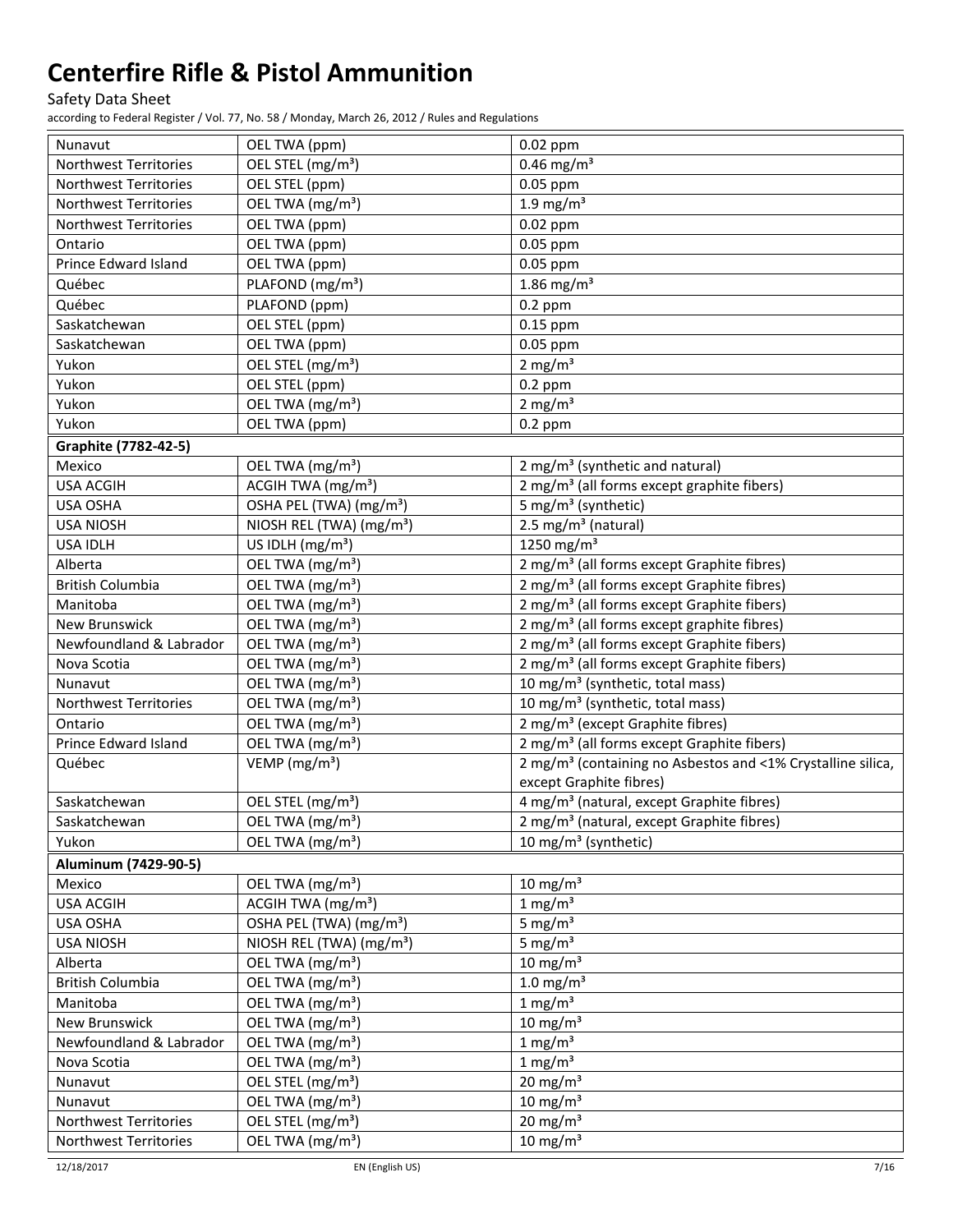Safety Data Sheet

according to Federal Register / Vol. 77, No. 58 / Monday, March 26, 2012 / Rules and Regulations

| Ontario                 | OEL TWA (mg/m <sup>3</sup> )         | $1 \text{ mg/m}^3$       |  |
|-------------------------|--------------------------------------|--------------------------|--|
| Prince Edward Island    | OEL TWA (mg/m <sup>3</sup> )         | $1 \text{ mg/m}^3$       |  |
| Québec                  | VEMP (mg/m <sup>3</sup> )            | $10 \text{ mg/m}^3$      |  |
| Saskatchewan            | OEL STEL (mg/m <sup>3</sup> )        | $20$ mg/m <sup>3</sup>   |  |
| Saskatchewan            | OEL TWA (mg/m <sup>3</sup> )         | $10 \text{ mg/m}^3$      |  |
| Antimony (7440-36-0)    |                                      |                          |  |
| Mexico                  | OEL TWA (mg/m <sup>3</sup> )         | $0.5$ mg/m <sup>3</sup>  |  |
| <b>USA ACGIH</b>        | ACGIH TWA (mg/m <sup>3</sup> )       | $0.5$ mg/m <sup>3</sup>  |  |
| USA OSHA                | OSHA PEL (TWA) (mg/m <sup>3</sup> )  | $0.5 \text{ mg/m}^3$     |  |
| <b>USA NIOSH</b>        | NIOSH REL (TWA) (mg/m <sup>3</sup> ) | $0.5$ mg/m <sup>3</sup>  |  |
| <b>USA IDLH</b>         | US IDLH $(mg/m3)$                    | 50 mg/m $3$              |  |
| Alberta                 | OEL TWA (mg/m <sup>3</sup> )         | $0.5 \text{ mg/m}^3$     |  |
| <b>British Columbia</b> | OEL TWA (mg/m <sup>3</sup> )         | $0.5$ mg/m <sup>3</sup>  |  |
| Manitoba                | OEL TWA (mg/m <sup>3</sup> )         | $0.5$ mg/m <sup>3</sup>  |  |
| New Brunswick           | OEL TWA (mg/m <sup>3</sup> )         | $0.5$ mg/m <sup>3</sup>  |  |
| Newfoundland & Labrador | OEL TWA (mg/m <sup>3</sup> )         | $0.5$ mg/m <sup>3</sup>  |  |
| Nova Scotia             | OEL TWA (mg/m <sup>3</sup> )         | $0.5$ mg/m <sup>3</sup>  |  |
| Nunavut                 | OEL STEL (mg/m <sup>3</sup> )        | 1.5 mg/ $m3$             |  |
| Nunavut                 | OEL TWA (mg/m <sup>3</sup> )         | $0.5$ mg/m <sup>3</sup>  |  |
| Northwest Territories   | OEL STEL (mg/m <sup>3</sup> )        | 1.5 mg/ $m3$             |  |
| Northwest Territories   | OEL TWA (mg/m <sup>3</sup> )         | $0.5$ mg/m <sup>3</sup>  |  |
| Ontario                 | OEL TWA (mg/m <sup>3</sup> )         | $0.5$ mg/m <sup>3</sup>  |  |
| Prince Edward Island    | OEL TWA (mg/m <sup>3</sup> )         | $0.5 \text{ mg/m}^3$     |  |
| Québec                  | VEMP ( $mg/m3$ )                     | $0.5$ mg/m <sup>3</sup>  |  |
| Saskatchewan            | OEL STEL (mg/m <sup>3</sup> )        | 1.5 mg/ $m3$             |  |
| Saskatchewan            | OEL TWA (mg/m <sup>3</sup> )         | $0.5$ mg/m <sup>3</sup>  |  |
| Yukon                   | OEL STEL (mg/m <sup>3</sup> )        | $0.75$ mg/m <sup>3</sup> |  |
| Yukon                   | OEL TWA (mg/m <sup>3</sup> )         | $0.5$ mg/m <sup>3</sup>  |  |
| Barium (7440-39-3)      |                                      |                          |  |
| <b>USA ACGIH</b>        | ACGIH TWA (mg/m <sup>3</sup> )       | $0.5$ mg/m <sup>3</sup>  |  |
| Alberta                 | OEL TWA (mg/m <sup>3</sup> )         | $0.5 \text{ mg/m}^3$     |  |
| <b>British Columbia</b> | OEL TWA (mg/m <sup>3</sup> )         | $0.5$ mg/m <sup>3</sup>  |  |
| Manitoba                | OEL TWA (mg/m <sup>3</sup> )         | $0.5$ mg/m <sup>3</sup>  |  |
| <b>New Brunswick</b>    | OEL TWA (mg/m <sup>3</sup> )         | $0.5$ mg/m <sup>3</sup>  |  |
| Newfoundland & Labrador | OEL TWA (mg/m <sup>3</sup> )         | $0.5$ mg/m <sup>3</sup>  |  |
| Nova Scotia             | OEL TWA (mg/m <sup>3</sup> )         | $0.5$ mg/m <sup>3</sup>  |  |
| Ontario                 | OEL TWA (mg/m <sup>3</sup> )         | $0.5$ mg/m <sup>3</sup>  |  |
| Prince Edward Island    | OEL TWA (mg/m <sup>3</sup> )         | $0.5$ mg/m <sup>3</sup>  |  |
| Saskatchewan            | OEL STEL (mg/m <sup>3</sup> )        | 1.5 mg/ $m3$             |  |
| Saskatchewan            | OEL TWA (mg/m <sup>3</sup> )         | $0.5$ mg/m <sup>3</sup>  |  |

### **Exposure Controls**

**Appropriate Engineering Controls:** Emergency eye wash fountains and safety showers should be available in the immediate vicinity of any potential exposure. Ensure adequate ventilation, especially in confined areas. Ensure all national/local regulations are observed.

**Personal Protective Equipment:** Gloves. Safety glasses.



**Materials for Protective Clothing:** Chemically resistant materials and fabrics. **Hand Protection:** Wear chemically resistant protective gloves.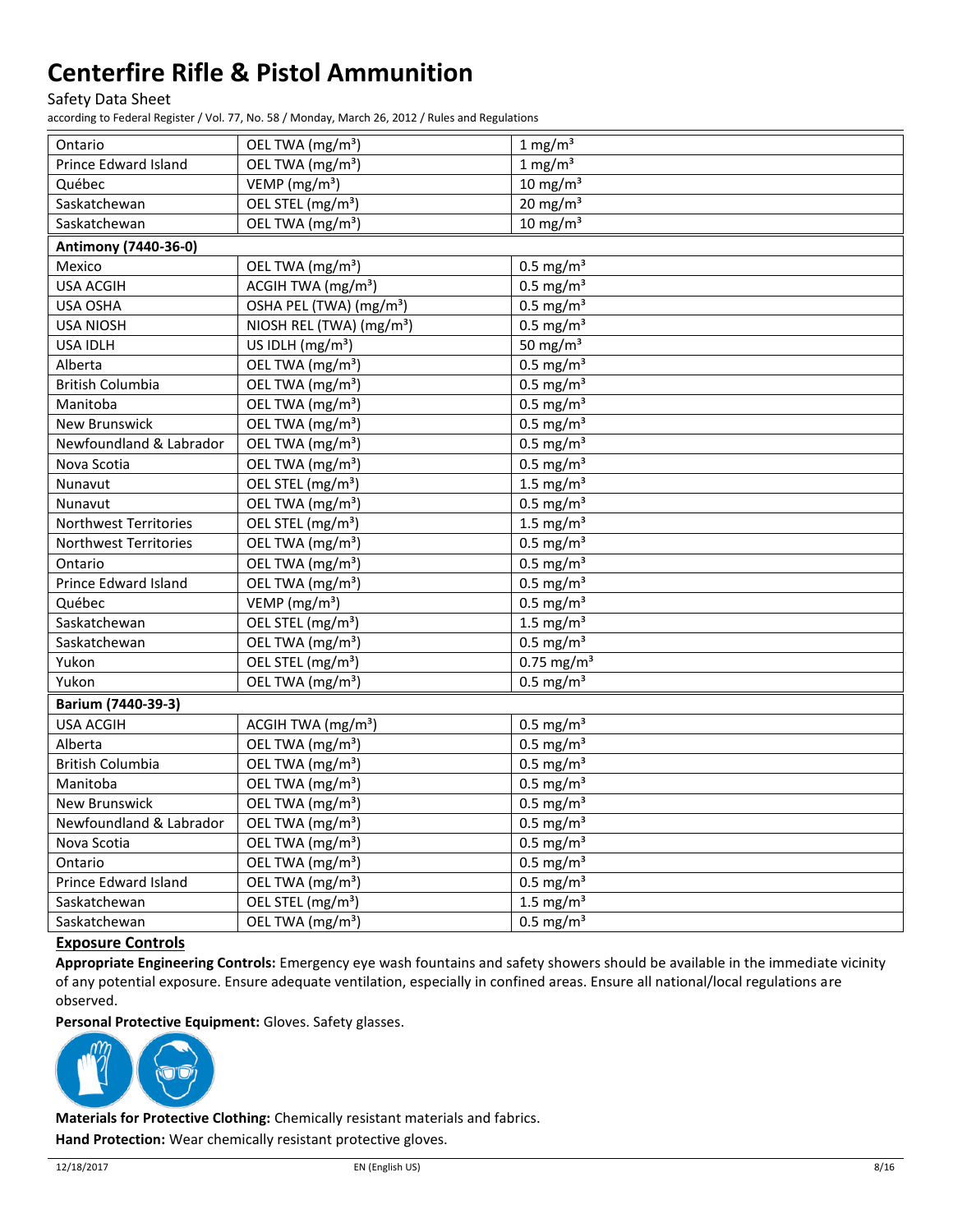Safety Data Sheet

according to Federal Register / Vol. 77, No. 58 / Monday, March 26, 2012 / Rules and Regulations

**Eye Protection:** In case of projectile hazard: Safety glasses. Face shield.

**Skin and Body Protection:** Wash contaminated clothing before reuse.

**Respiratory Protection:** Use a NIOSH-approved respirator or self-contained breathing apparatus whenever exposure may exceed established Occupational Exposure Limits.

**Environmental Exposure Controls:** Do not allow the product to be released into the environment.

**Other Information:** Do not eat, drink or smoke during use.If noise levels exceed OSHA limits while firing this product, use hearing protection in accordance with OSHA's Hearing Conservation Standard, 29 CFR 1910.95.

## **SECTION 9: PHYSICAL AND CHEMICAL PROPERTIES**

**Information on Basic Physical and Chemical Properties**

| <b>Physical State</b>                                    |                      | Solid                                                                          |
|----------------------------------------------------------|----------------------|--------------------------------------------------------------------------------|
| Appearance                                               |                      | Brass or nickel plated brass case with plastic, lead, copper jacketed lead, or |
|                                                          |                      | nylon clad lead bullet.                                                        |
| Odor                                                     |                      | Not available                                                                  |
| <b>Odor Threshold</b>                                    |                      | Not available                                                                  |
| рH                                                       |                      | Not available                                                                  |
| <b>Relative Evaporation Rate (butylacetate=1)</b>        |                      | Not available                                                                  |
| <b>Melting Point</b>                                     |                      | Not available                                                                  |
| <b>Freezing Point</b>                                    |                      | Not available                                                                  |
| <b>Boiling Point</b>                                     |                      | Not available                                                                  |
| <b>Flash Point</b>                                       |                      | Not available                                                                  |
| <b>Auto-ignition Temperature</b>                         |                      | Not available                                                                  |
| <b>Decomposition Temperature</b>                         |                      | Not available                                                                  |
| Flammability (solid, gas)                                |                      | Not available                                                                  |
| <b>Lower Flammable Limit</b>                             |                      | Not available                                                                  |
| <b>Upper Flammable Limit</b>                             |                      | Not available                                                                  |
| <b>Vapor Pressure</b>                                    |                      | Not available                                                                  |
| Relative Vapor Density at 20 °C                          |                      | Not available                                                                  |
| <b>Relative Density</b>                                  |                      | Not available                                                                  |
| <b>Specific Gravity</b>                                  |                      | $3.1 - 8.0$ g/cm <sup>3</sup>                                                  |
| <b>Solubility</b>                                        |                      | Not available                                                                  |
| Partition coefficient: n-octanol/water                   |                      | Not available                                                                  |
| <b>Viscosity</b>                                         |                      | Not available                                                                  |
| <b>Explosive properties</b>                              |                      | Explosive; fire or projection hazard                                           |
| <b>Explosion Data - Sensitivity to Mechanical Impact</b> | $\ddot{\phantom{a}}$ | Sensitive to mechanical impact                                                 |
| <b>Explosion Data - Sensitivity to Static Discharge</b>  |                      | Insensitive                                                                    |

### **SECTION 10: STABILITY AND REACTIVITY**

**Reactivity:** Hazardous reactions are unlikely to occur under normal circumstances.

**Chemical Stability:** Stable under recommended handling and storage conditions (see section 7). However, because of the design of ammunition and its components, partial detonation upon impact or intense heat may occur. Mass detonation will not occur.

**Possibility of Hazardous Reactions:** Hazardous polymerization will not occur.

**Conditions to Avoid:** Direct sunlight. Extremely high or low temperatures. Heat. Sparks. Open flame. Overheating.

**Incompatible Materials:** Strong acids. Strong bases. Strong oxidizers.

#### **Hazardous Decomposition Products:** Metal oxides.

### **SECTION 11: TOXICOLOGICAL INFORMATION**

#### **Information on Toxicological Effects - Product**

**Acute Toxicity:** Not classified

**LD50 and LC50 Data:**

| <b>Small Arms Ammunition – Centerfire Rifle &amp; Pistol Ammunition</b> |                          |  |  |
|-------------------------------------------------------------------------|--------------------------|--|--|
| ATE US (oral)                                                           | 100.00 mg/kg body weight |  |  |
| ATE US (dermal)                                                         | 300.00 mg/kg body weight |  |  |
| 0.50 mg/l/4h<br>ATE US (dust, mist)                                     |                          |  |  |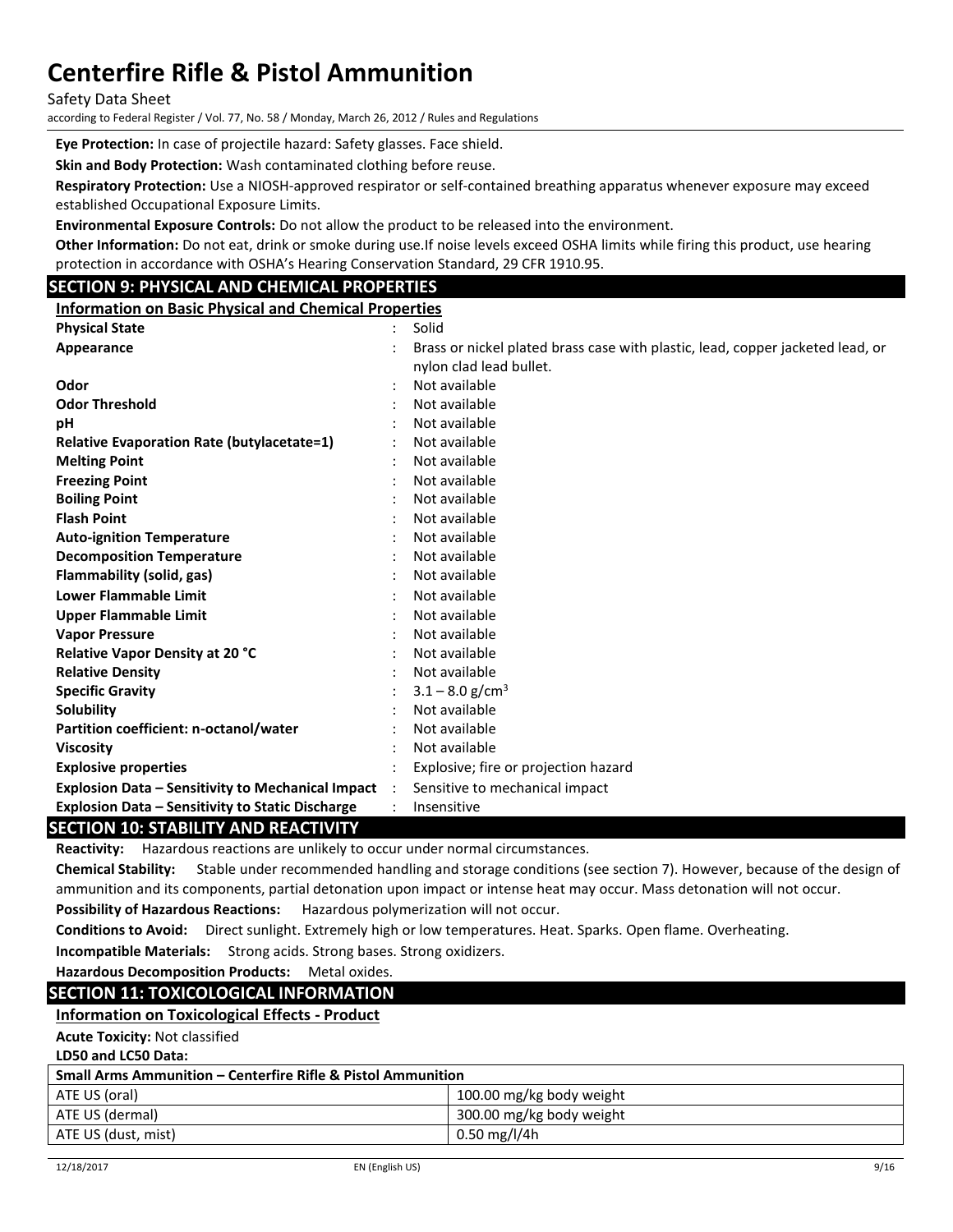#### Safety Data Sheet

according to Federal Register / Vol. 77, No. 58 / Monday, March 26, 2012 / Rules and Regulations

**Skin Corrosion/Irritation:** Not classified

**Serious Eye Damage/Irritation:** Not classified

**Respiratory or Skin Sensitization:** May cause an allergic skin reaction.

**Germ Cell Mutagenicity:** Not classified

**Teratogenicity:** Not classified

**Carcinogenicity:** Reasonably anticipated to be human carcinogen.

#### **Specific Target Organ Toxicity (Repeated Exposure):** Not classified

**Reproductive Toxicity:** Not classified

**Specific Target Organ Toxicity (Single Exposure):** Not classified

**Aspiration Hazard:** Not classified

**Symptoms/Injuries After Inhalation:** Not expected to be a primary route of exposure.

**Symptoms/Injuries After Skin Contact:** May cause an allergic skin reaction.

**Symptoms/Injuries After Eye Contact:** None expected under normal conditions of use.

**Symptoms/Injuries After Ingestion:** Ingestion is likely to be harmful or have adverse effects.

**Chronic Symptoms:** None expected under normal conditions of use.

### **Information on Toxicological Effects - Ingredient(s)**

**LD50 and LC50 Data:**

| Zinc oxide (1314-13-2)                                       |  |                                                                         |
|--------------------------------------------------------------|--|-------------------------------------------------------------------------|
| LD50 Oral Rat                                                |  | > 5000 mg/kg                                                            |
| ATE US (dust, mist)                                          |  | 5.80 mg/l/4h                                                            |
| Nickel (7440-02-0)                                           |  |                                                                         |
| LD50 Oral Rat                                                |  | > 9000 mg/kg                                                            |
| Nitroglycerin (55-63-0)                                      |  |                                                                         |
| LD50 Oral Rat                                                |  | 105 mg/kg                                                               |
| LD50 Dermal Rabbit                                           |  | > 280 mg/kg                                                             |
| ATE US (dust, mist)                                          |  | $0.05$ mg/l/4h                                                          |
| <b>Graphite (7782-42-5)</b>                                  |  |                                                                         |
| LD50 Oral Rat                                                |  | > 2000 mg/kg                                                            |
| Antimony (7440-36-0)                                         |  |                                                                         |
| LD50 Oral Rat                                                |  | 100 mg/kg                                                               |
| Barium (7440-39-3)                                           |  |                                                                         |
| LD50 Oral Rat                                                |  | 132 mg/kg                                                               |
| Nickel (7440-02-0)                                           |  |                                                                         |
| <b>IARC Group</b>                                            |  | 2B                                                                      |
| National Toxicity Program (NTP) Status                       |  | Reasonably anticipated to be Human Carcinogen.                          |
| Lead (7439-92-1)                                             |  |                                                                         |
| <b>IARC Group</b>                                            |  | 2A                                                                      |
| National Toxicity Program (NTP) Status                       |  | Reasonably anticipated to be Human Carcinogen.                          |
| <b>SECTION 12: ECOLOGICAL INFORMATION</b>                    |  |                                                                         |
| Toxicity Not classified                                      |  |                                                                         |
| Zinc oxide (1314-13-2)                                       |  |                                                                         |
| 780 μg/l Species: Pimephales promelas<br>LC50 Fish 1         |  |                                                                         |
| 0.026 mg/l Species: Jordanella floridae<br>NOEC chronic fish |  |                                                                         |
| Nickel (7440-02-0)                                           |  |                                                                         |
| LC50 Fish 1                                                  |  | 100 mg/l (Exposure time: 96 h - Species: Brachydanio rerio)             |
| EC50 Daphnia 1                                               |  | 100 mg/l (Exposure time: 48 h - Species: Daphnia magna)                 |
| LC 50 Fish 2                                                 |  | 1.3 mg/l (Exposure time: 96 h - Species: Cyprinus carpio [semi-static]) |

EC50 Other Aquatic Organisms 2 | 0.174 - 0.311 mg/l (Exposure time: 96 h - Species: Pseudokirchneriella subcapitata [static])

EC50 Daphnia 2 1 mg/l (Exposure time: 48 h - Species: Daphnia magna [Static])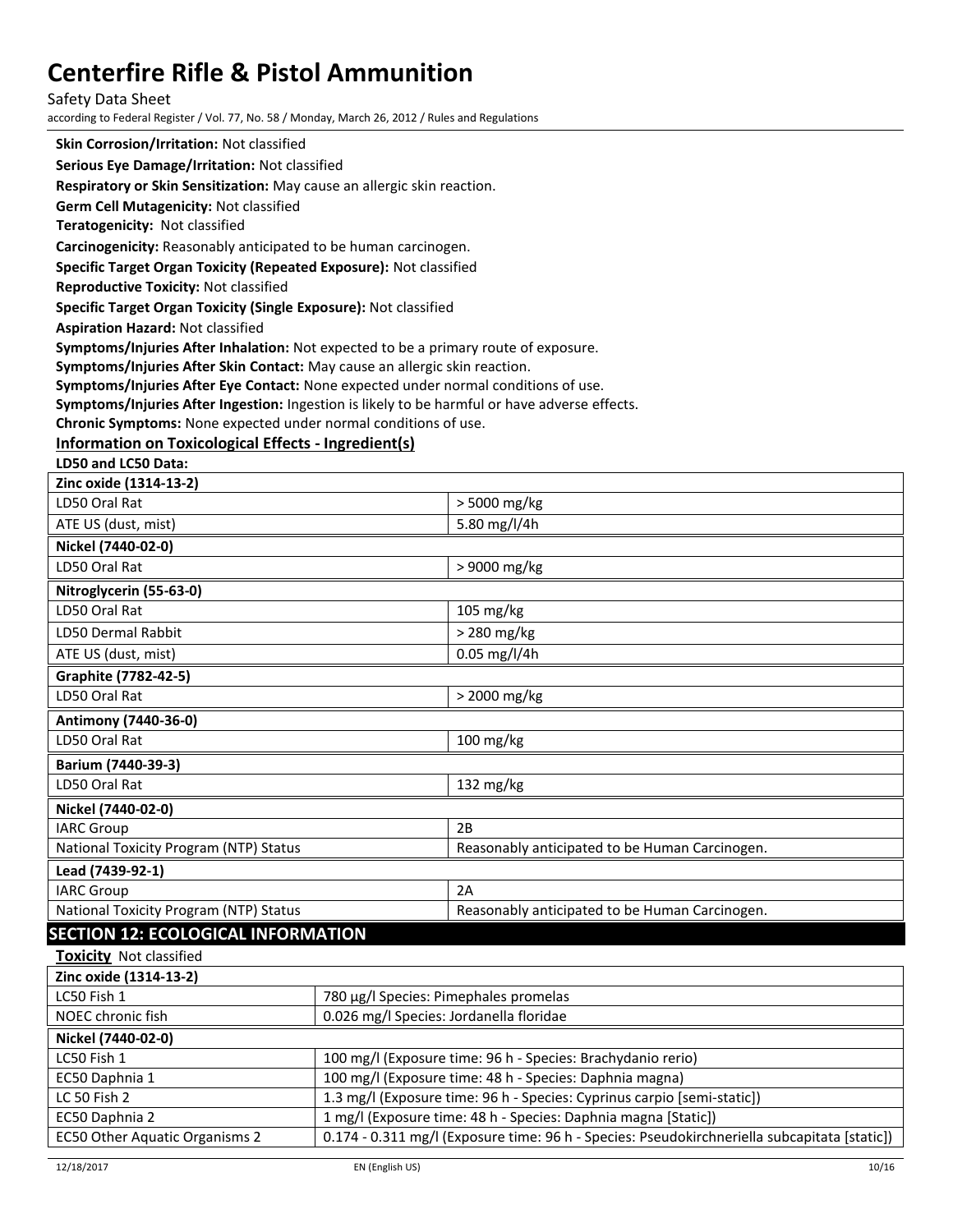Safety Data Sheet

according to Federal Register / Vol. 77, No. 58 / Monday, March 26, 2012 / Rules and Regulations

| Zinc (7440-66-6)                                                        |                                                                                                                                     |  |
|-------------------------------------------------------------------------|-------------------------------------------------------------------------------------------------------------------------------------|--|
| LC50 Fish 1                                                             | 2.16 - 3.05 mg/l (Exposure time: 96 h - Species: Pimephales promelas [flow-through])                                                |  |
| EC50 Daphnia 1                                                          | 0.139 - 0.908 mg/l (Exposure time: 48 h - Species: Daphnia magna [Static])                                                          |  |
| LC 50 Fish 2                                                            | 0.211 - 0.269 mg/l (Exposure time: 96 h - Species: Pimephales promelas [semi-static])                                               |  |
| Lead (7439-92-1)                                                        |                                                                                                                                     |  |
| LC50 Fish 1                                                             | 0.44 mg/l (Exposure time: 96 h - Species: Cyprinus carpio [semi-static])                                                            |  |
| EC50 Daphnia 1                                                          | 600 µg/l (Exposure time: 48 h - Species: water flea)                                                                                |  |
| LC 50 Fish 2                                                            | 1.17 mg/l (Exposure time: 96 h - Species: Oncorhynchus mykiss [flow-through])                                                       |  |
| Copper (7440-50-8)                                                      |                                                                                                                                     |  |
| LC50 Fish 1                                                             | $\leq$ 0.0068 (0.0068 - 0.0156) mg/l (Exposure time: 96 h - Species: Pimephales promelas)                                           |  |
| EC50 Daphnia 1                                                          | 0.03 mg/l (Exposure time: 48 h - Species: Daphnia magna [Static])                                                                   |  |
| EC50 Other Aquatic Organisms 1                                          | 0.043 - 0.054 mg/l (Exposure time: 72 h - Species: Pseudokirchneriella subcapitata [static])                                        |  |
| LC 50 Fish 2                                                            | 0.3 mg/l (Exposure time: 96 h - Species: Pimephales promelas [static])                                                              |  |
| EC50 Other Aquatic Organisms 2                                          | 0.031 - 0.054 mg/l (Exposure time: 96 h - Species: Pseudokirchneriella subcapitata [static])                                        |  |
| Nitroglycerin (55-63-0)                                                 |                                                                                                                                     |  |
| LC50 Fish 1                                                             | 0.87 - 3.25 mg/l (Exposure time: 96 h - Species: Lepomis macrochirus [flow-through])                                                |  |
| EC50 Daphnia 1                                                          | 46 - 55 mg/l (Exposure time: 48 h - Species: Daphnia magna)                                                                         |  |
| LC 50 Fish 2                                                            | 0.87 - 2.21 mg/l (Exposure time: 96 h - Species: Lepomis macrochirus [static])                                                      |  |
| EC50 Daphnia 2                                                          | 38 - 55 mg/l (Exposure time: 48 h - Species: Daphnia magna [Static])                                                                |  |
| <b>Persistence and Degradability</b>                                    |                                                                                                                                     |  |
| Small Arms Ammunition - Centerfire Rifle & Pistol Ammunition            |                                                                                                                                     |  |
| Persistence and Degradability                                           | Not established.                                                                                                                    |  |
| Copper (7440-50-8)                                                      |                                                                                                                                     |  |
| Persistence and Degradability                                           | Not readily biodegradable.                                                                                                          |  |
| <b>Bioaccumulative Potential</b>                                        |                                                                                                                                     |  |
| <b>Small Arms Ammunition - Centerfire Rifle &amp; Pistol Ammunition</b> |                                                                                                                                     |  |
| <b>Bioaccumulative Potential</b>                                        | Not established.                                                                                                                    |  |
| <b>Mobility in Soil Not available</b>                                   |                                                                                                                                     |  |
| <b>Other Adverse Effects</b>                                            |                                                                                                                                     |  |
| Other Information: Avoid release to the environment.                    |                                                                                                                                     |  |
| <b>SECTION 13: DISPOSAL CONSIDERATIONS</b>                              |                                                                                                                                     |  |
|                                                                         | Waste Disposal Recommendations: Dispose of waste material in accordance with all local, regional, national, provincial, territorial |  |
| and international regulations.                                          |                                                                                                                                     |  |
| Ecology - Waste Materials: Avoid release to the environment.            |                                                                                                                                     |  |
| <b>SECTION 14: TRANSPORT INFORMATION</b>                                |                                                                                                                                     |  |
| 14.1 In Accordance with DOT                                             |                                                                                                                                     |  |
| <b>Proper Shipping Name</b>                                             | : CARTRIDGES, SMALL ARMS                                                                                                            |  |
| <b>Hazard Class</b><br>: 1.4S                                           |                                                                                                                                     |  |
| <b>Identification Number</b><br>UN0012                                  |                                                                                                                                     |  |
| <b>Label Codes</b><br>: 1.45                                            |                                                                                                                                     |  |
| <b>Packing Group</b><br>: None                                          |                                                                                                                                     |  |
| <b>ERG Number</b><br>: 114                                              |                                                                                                                                     |  |
| 14.1.1 Domestic Ground packaged per 49CFR173.63                         |                                                                                                                                     |  |
| <b>Proper Shipping Name</b><br>: None                                   |                                                                                                                                     |  |
| <b>Hazard Class</b>                                                     | : Limited Quantity                                                                                                                  |  |

| <b>ERG MUTHDEL</b>                       | . 114           |
|------------------------------------------|-----------------|
| 14.1.1 Domestic Ground packaged per 49CF |                 |
| <b>Proper Shipping Name</b>              | : None          |
| <b>Hazard Class</b>                      | : Limited Quant |
| <b>Identification Number</b>             | : None          |
| <b>Label Codes</b>                       | : None          |

**Proper Shipping Name** : CARTRIDGES, SMALL ARMS

**Packing Group** : None **14.2 In Accordance with IMDG**

**Hazard Class** : 1.4S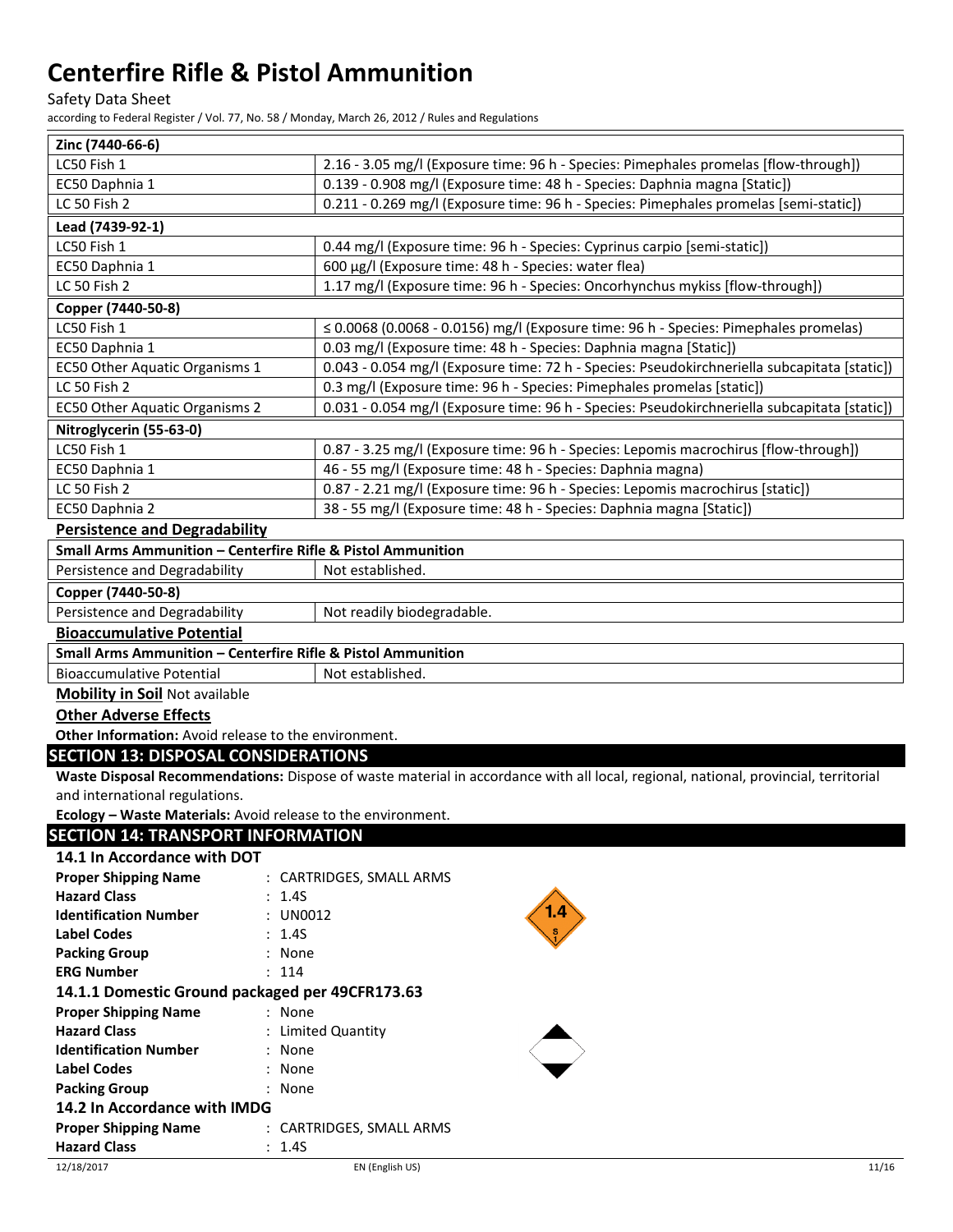Safety Data Sheet

according to Federal Register / Vol. 77, No. 58 / Monday, March 26, 2012 / Rules and Regulations

| <b>Identification Number</b><br>Label Codes<br>EmS-No. (Fire)<br>EmS-No. (Spillage)<br>14.3 In Accordance with IATA | : UN0012<br>1.4<br>: 1.4S<br>$: F-B$<br>: S-X     |
|---------------------------------------------------------------------------------------------------------------------|---------------------------------------------------|
| <b>Proper Shipping Name</b>                                                                                         | : Check with air carrier for latest requirements. |
| <b>Identification Number</b>                                                                                        |                                                   |
| <b>Hazard Class</b>                                                                                                 |                                                   |
| <b>Label Codes</b>                                                                                                  |                                                   |
| <b>ERG Code (IATA)</b>                                                                                              |                                                   |
| 14.4 In Accordance with TDG                                                                                         |                                                   |
| <b>Proper Shipping Name</b>                                                                                         | : CARTRIDGES, SMALL ARMS                          |
| <b>Packing Group</b>                                                                                                | : None                                            |
| <b>Hazard Class</b>                                                                                                 | 1.4<br>: 1.4S                                     |
| <b>Identification Number</b>                                                                                        | UN0012                                            |
| Label Codes                                                                                                         | : 1.4S                                            |

**Per 49CFR173.63(b):** *Limited quantities of Cartridges, small arms, Cartridges, power device, Cartridges for tools, blank, and Cases, cartridge, empty with primer.* (1)(i) Cartridges, small arms, Cartridges, power device (used to project fastening devices), Cartridges for tools, blank, and Cases, cartridge, empty with primer that have been classed as Division 1.4S explosive may be offered for transportation and transported as limited quantities when packaged in accordance with paragraph (b)(2) of this section. Packages containing such articles may be marked with either the marking prescribed in §172.315(a) or (b) of this subchapter and offered for transportation and transported by any mode. For transportation by aircraft, the package must conform to the applicable requirements of §173.27 of this part. In addition, packages containing such articles offered for transportation by aircraft must be marked with the proper shipping name as prescribed in the §172.101 Hazardous Materials Table of this subchapter. Packages containing such articles are not subject to the shipping paper requirements of subpart C of part 172 of this subchapter unless the material meets the definition of a hazardous substance, hazardous waste, marine pollutant, or is offered for transportation and transported by aircraft or vessel. Additionally, packages containing such articles are excepted from the requirements of subparts E (Labeling) and F (Placarding) of part 172 of this subchapter.

## **SECTION 15: REGULATORY INFORMATION**

| <b>US Federal Regulations</b>                                                                                              |                                   |
|----------------------------------------------------------------------------------------------------------------------------|-----------------------------------|
| Small Arms Ammunition – Centerfire Rifle & Pistol Ammunition                                                               |                                   |
| <b>SARA Section 311/312 Hazard Classes</b>                                                                                 | Immediate (acute) health hazard   |
|                                                                                                                            | Delayed (chronic) health hazard   |
|                                                                                                                            | Sudden release of pressure hazard |
| Bismuth oxide (Bi <sub>2</sub> O <sub>3</sub> ) (1304-76-3)                                                                |                                   |
| Listed on the United States TSCA (Toxic Substances Control Act) inventory                                                  |                                   |
| Zinc oxide (1314-13-2)                                                                                                     |                                   |
| Listed on the United States TSCA (Toxic Substances Control Act) inventory                                                  |                                   |
| Nickel (7440-02-0)                                                                                                         |                                   |
| Listed on the United States TSCA (Toxic Substances Control Act) inventory                                                  |                                   |
| Listed on SARA Section 313 (Specific toxic chemical listings)                                                              |                                   |
| RQ (Reportable Quantity, Section 304 of EPA's List of Lists):<br>100 lb (only applicable if particles are $<$ 100 $\mu$ m) |                                   |
| <b>SARA Section 313 - Emission Reporting</b>                                                                               | 0.1%                              |
| Zinc (7440-66-6)                                                                                                           |                                   |
| Listed on the United States TSCA (Toxic Substances Control Act) inventory                                                  |                                   |
| Listed on SARA Section 313 (Specific toxic chemical listings)                                                              |                                   |
| <b>SARA Section 313 - Emission Reporting</b>                                                                               | 1.0 % (dust or fume only)         |
| Nitrocellulose (9004-70-0)                                                                                                 |                                   |
| Listed on the United States TSCA (Toxic Substances Control Act) inventory                                                  |                                   |
|                                                                                                                            |                                   |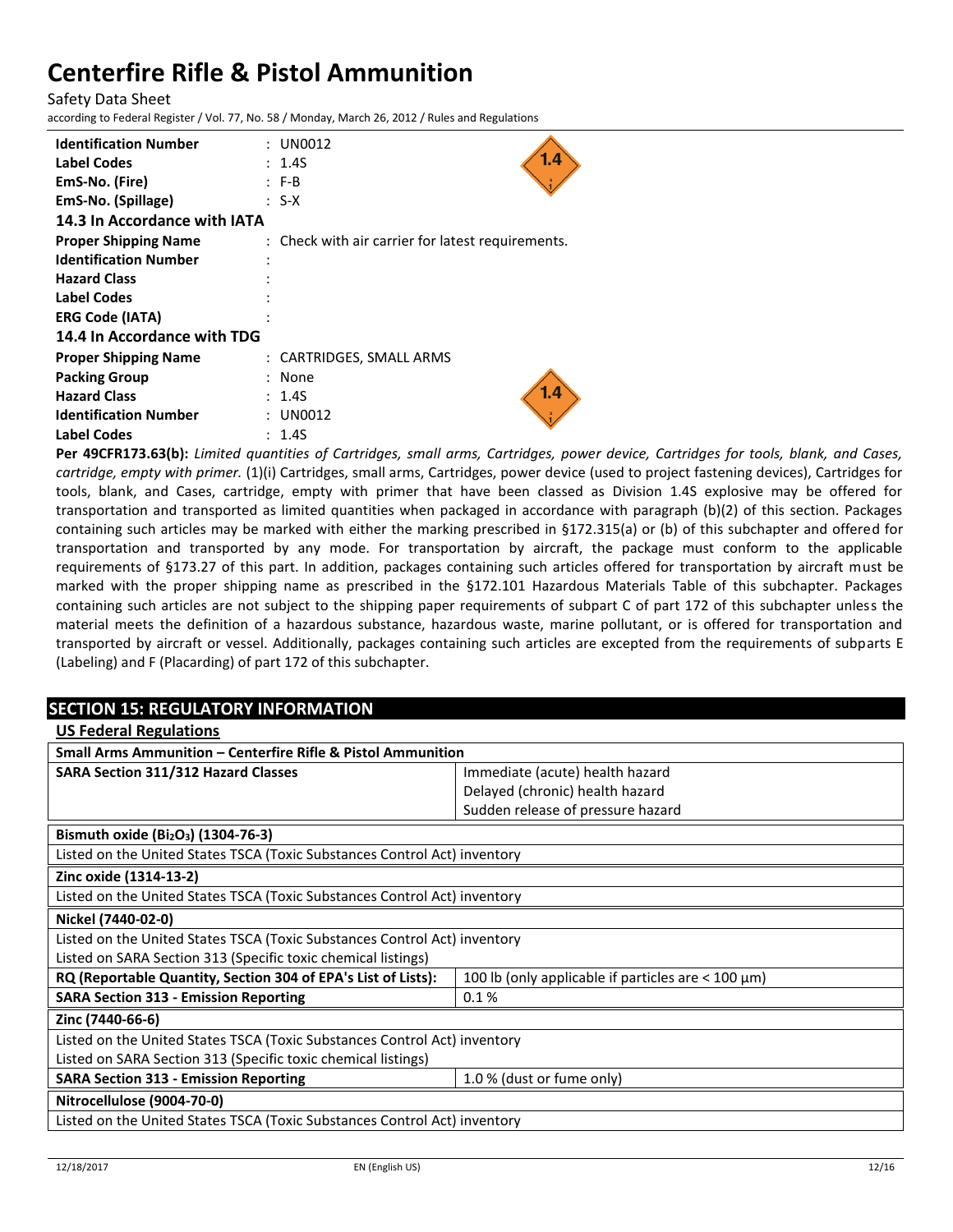## Safety Data Sheet

| Lead (7439-92-1)                                                                                                                                  |                                                          |  |
|---------------------------------------------------------------------------------------------------------------------------------------------------|----------------------------------------------------------|--|
| Listed on the United States TSCA (Toxic Substances Control Act) inventory                                                                         |                                                          |  |
| Listed on SARA Section 313 (Specific toxic chemical listings)                                                                                     |                                                          |  |
| <b>SARA Section 313 - Emission Reporting</b>                                                                                                      | 0.1%                                                     |  |
| Copper (7440-50-8)                                                                                                                                |                                                          |  |
| Listed on the United States TSCA (Toxic Substances Control Act) inventory                                                                         |                                                          |  |
| Listed on SARA Section 313 (Specific toxic chemical listings)                                                                                     |                                                          |  |
| <b>SARA Section 313 - Emission Reporting</b>                                                                                                      | 1.0%                                                     |  |
| Nitroglycerin (55-63-0)                                                                                                                           |                                                          |  |
| Listed on the United States TSCA (Toxic Substances Control Act) inventory                                                                         |                                                          |  |
| Listed on SARA Section 313 (Specific toxic chemical listings)                                                                                     |                                                          |  |
| <b>SARA Section 313 - Emission Reporting</b>                                                                                                      | 1.0%                                                     |  |
| Graphite (7782-42-5)                                                                                                                              |                                                          |  |
| Listed on the United States TSCA (Toxic Substances Control Act) inventory                                                                         |                                                          |  |
| Aluminum (7429-90-5)                                                                                                                              |                                                          |  |
| Listed on the United States TSCA (Toxic Substances Control Act) inventory                                                                         |                                                          |  |
| Listed on SARA Section 313 (Specific toxic chemical listings)                                                                                     |                                                          |  |
| <b>SARA Section 313 - Emission Reporting</b>                                                                                                      | 1.0 % (dust or fume only)                                |  |
| Antimony (7440-36-0)                                                                                                                              |                                                          |  |
| Listed on the United States TSCA (Toxic Substances Control Act) inventory                                                                         |                                                          |  |
| Listed on SARA Section 313 (Specific toxic chemical listings)                                                                                     |                                                          |  |
| <b>SARA Section 313 - Emission Reporting</b>                                                                                                      | 1.0%                                                     |  |
| Barium (7440-39-3)                                                                                                                                |                                                          |  |
| Listed on the United States TSCA (Toxic Substances Control Act) inventory                                                                         |                                                          |  |
| Listed on SARA Section 313 (Specific toxic chemical listings)                                                                                     |                                                          |  |
| <b>SARA Section 313 - Emission Reporting</b>                                                                                                      | 1.0%                                                     |  |
| <b>US State Regulations</b>                                                                                                                       |                                                          |  |
| Nickel (7440-02-0)                                                                                                                                |                                                          |  |
| U.S. - California - Proposition 65 - Carcinogens List                                                                                             | WARNING: This product contains chemicals known to the    |  |
|                                                                                                                                                   | State of California to cause cancer.                     |  |
| Lead (7439-92-1)                                                                                                                                  |                                                          |  |
| U.S. - California - Proposition 65 - Carcinogens List                                                                                             | WARNING: This product contains chemicals known to the    |  |
|                                                                                                                                                   | State of California to cause cancer.                     |  |
| U.S. - California - Proposition 65 - Developmental Toxicity                                                                                       | WARNING: This product contains chemicals known to the    |  |
|                                                                                                                                                   | State of California to cause birth defects.              |  |
| U.S. - California - Proposition 65 - Reproductive Toxicity - Female                                                                               | WARNING: This product contains chemicals known to the    |  |
|                                                                                                                                                   | State of California to cause (Female) reproductive harm. |  |
| U.S. - California - Proposition 65 - Reproductive Toxicity - Male                                                                                 | WARNING: This product contains chemicals known to the    |  |
|                                                                                                                                                   | State of California to cause (Male) reproductive harm.   |  |
| Zinc oxide (1314-13-2)                                                                                                                            |                                                          |  |
| U.S. - Massachusetts - Right To Know List                                                                                                         |                                                          |  |
| U.S. - New Jersey - Right to Know Hazardous Substance List                                                                                        |                                                          |  |
| U.S. - Pennsylvania - RTK (Right to Know) - Environmental Hazard List                                                                             |                                                          |  |
| U.S. - Pennsylvania - RTK (Right to Know) List                                                                                                    |                                                          |  |
| Nickel (7440-02-0)                                                                                                                                |                                                          |  |
| U.S. - Massachusetts - Right To Know List                                                                                                         |                                                          |  |
| U.S. - New Jersey - Right to Know Hazardous Substance List                                                                                        |                                                          |  |
| U.S. - Pennsylvania - RTK (Right to Know) - Environmental Hazard List<br>U.S. - Pennsylvania - RTK (Right to Know) - Special Hazardous Substances |                                                          |  |
| U.S. - Pennsylvania - RTK (Right to Know) List                                                                                                    |                                                          |  |
|                                                                                                                                                   |                                                          |  |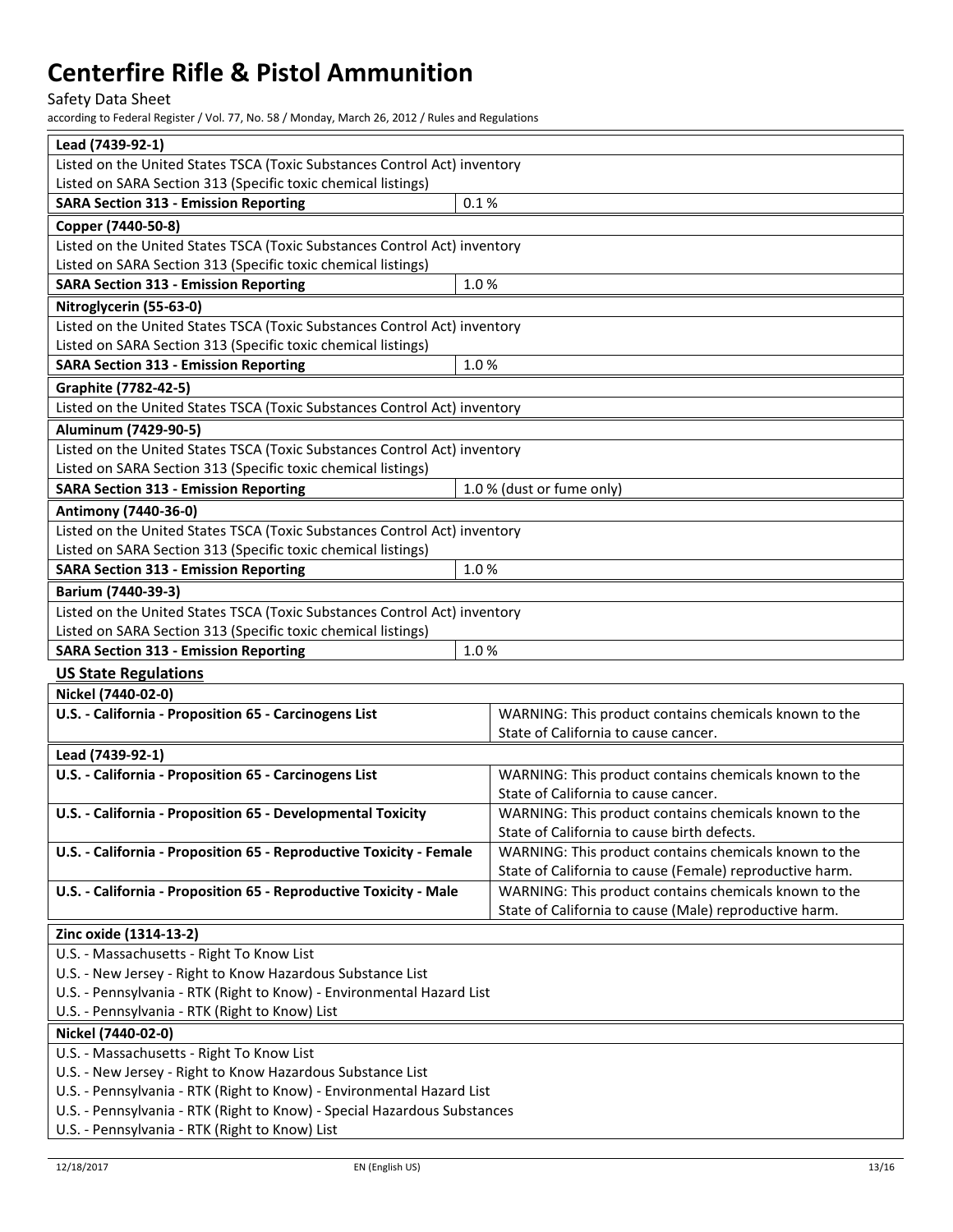## Safety Data Sheet

| Zinc (7440-66-6)                                                      |
|-----------------------------------------------------------------------|
| U.S. - Massachusetts - Right To Know List                             |
| U.S. - New Jersey - Right to Know Hazardous Substance List            |
| U.S. - Pennsylvania - RTK (Right to Know) - Environmental Hazard List |
| U.S. - Pennsylvania - RTK (Right to Know) List                        |
| Nitrocellulose (9004-70-0)                                            |
| U.S. - Massachusetts - Right To Know List                             |
| U.S. - New Jersey - Right to Know Hazardous Substance List            |
| U.S. - Pennsylvania - RTK (Right to Know) List                        |
| Lead (7439-92-1)                                                      |
| U.S. - Massachusetts - Right To Know List                             |
| U.S. - New Jersey - Right to Know Hazardous Substance List            |
| U.S. - Pennsylvania - RTK (Right to Know) - Environmental Hazard List |
| U.S. - Pennsylvania - RTK (Right to Know) List                        |
| Copper (7440-50-8)                                                    |
| U.S. - Massachusetts - Right To Know List                             |
| U.S. - New Jersey - Right to Know Hazardous Substance List            |
| U.S. - Pennsylvania - RTK (Right to Know) - Environmental Hazard List |
| U.S. - Pennsylvania - RTK (Right to Know) List                        |
| Nitroglycerin (55-63-0)                                               |
| U.S. - Massachusetts - Right To Know List                             |
| U.S. - New Jersey - Right to Know Hazardous Substance List            |
| U.S. - Pennsylvania - RTK (Right to Know) - Environmental Hazard List |
| U.S. - Pennsylvania - RTK (Right to Know) List                        |
| Graphite (7782-42-5)                                                  |
| U.S. - Massachusetts - Right To Know List                             |
| U.S. - New Jersey - Right to Know Hazardous Substance List            |
| U.S. - Pennsylvania - RTK (Right to Know) List                        |
| Aluminum (7429-90-5)                                                  |
| U.S. - Massachusetts - Right To Know List                             |
| U.S. - New Jersey - Right to Know Hazardous Substance List            |
| U.S. - Pennsylvania - RTK (Right to Know) - Environmental Hazard List |
| U.S. - Pennsylvania - RTK (Right to Know) List                        |
| Antimony (7440-36-0)                                                  |
| U.S. - Massachusetts - Right To Know List                             |
| U.S. - New Jersey - Right to Know Hazardous Substance List            |
| U.S. - Pennsylvania - RTK (Right to Know) - Environmental Hazard List |
| U.S. - Pennsylvania - RTK (Right to Know) List                        |
| Barium (7440-39-3)                                                    |
| U.S. - Massachusetts - Right To Know List                             |
| U.S. - New Jersey - Right to Know Hazardous Substance List            |
| U.S. - Pennsylvania - RTK (Right to Know) - Environmental Hazard List |
| U.S. - Pennsylvania - RTK (Right to Know) List                        |
| <b>Canadian Regulations</b>                                           |
| Small Arms Ammunition - Centerfire Rifle & Pistol Ammunition          |

| <u> Siliali Alliis Alliiluliiluuli – Celiteriile Kille &amp; Fistol Alliiliuliituuli</u> |                                                                                            |
|------------------------------------------------------------------------------------------|--------------------------------------------------------------------------------------------|
| <b>WHMIS Classification</b>                                                              | Class D Division 2 Subdivision A - Very toxic material causing other toxic effects         |
|                                                                                          | Class D Division 2 Subdivision B - Toxic material causing other toxic effects              |
|                                                                                          | Class F - Dangerously Reactive Material                                                    |
|                                                                                          | Note: Explosives are not regulated under WHMIS. They are subject to the regulations of the |
|                                                                                          | <b>Explosives Act of Canada.</b>                                                           |
|                                                                                          |                                                                                            |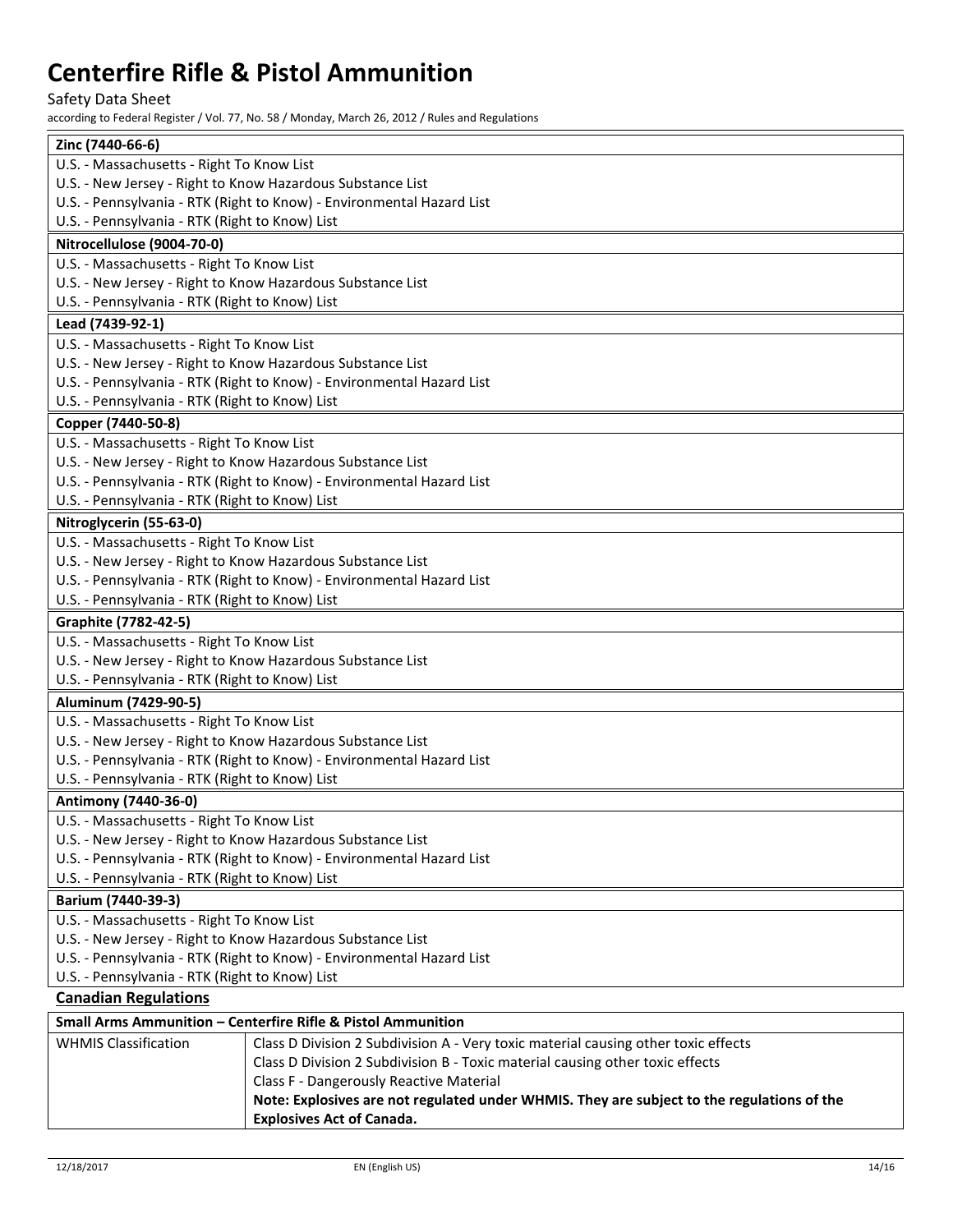Safety Data Sheet

|                                                                                                                       | Lead, dihydroxy[2,4,6-trinitro-1,3-benzenediolato(2-)]di- (12403-82-6)             |  |
|-----------------------------------------------------------------------------------------------------------------------|------------------------------------------------------------------------------------|--|
| Listed on Non-Domestic Substances List (NDSL)                                                                         |                                                                                    |  |
| Bismuth oxide (Bi <sub>2</sub> O <sub>3</sub> ) (1304-76-3)                                                           |                                                                                    |  |
|                                                                                                                       | Listed on the Canadian DSL (Domestic Substances List) inventory.                   |  |
| Zinc oxide (1314-13-2)                                                                                                |                                                                                    |  |
|                                                                                                                       | Listed on the Canadian DSL (Domestic Substances List) inventory.                   |  |
| Listed on the Canadian Ingredient Disclosure List                                                                     |                                                                                    |  |
| IDL Concentration 1%                                                                                                  |                                                                                    |  |
| <b>WHMIS Classification</b>                                                                                           | Uncontrolled product according to WHMIS classification criteria                    |  |
| Nickel (7440-02-0)                                                                                                    |                                                                                    |  |
|                                                                                                                       | Listed on the Canadian DSL (Domestic Substances List) inventory.                   |  |
| Listed on the Canadian Ingredient Disclosure List                                                                     |                                                                                    |  |
| IDL Concentration 0.1 %                                                                                               |                                                                                    |  |
| <b>WHMIS Classification</b>                                                                                           | Class D Division 2 Subdivision A - Very toxic material causing other toxic effects |  |
|                                                                                                                       | Class D Division 2 Subdivision B - Toxic material causing other toxic effects      |  |
| Zinc (7440-66-6)                                                                                                      |                                                                                    |  |
|                                                                                                                       | Listed on the Canadian DSL (Domestic Substances List) inventory.                   |  |
| <b>WHMIS Classification</b>                                                                                           | Class B Division 6 - Reactive Flammable Material                                   |  |
| Nitrocellulose (9004-70-0)                                                                                            |                                                                                    |  |
|                                                                                                                       | Listed on the Canadian DSL (Domestic Substances List) inventory.                   |  |
| <b>WHMIS Classification</b>                                                                                           | Class B Division 4 - Flammable Solid                                               |  |
|                                                                                                                       | Class F - Dangerously Reactive Material                                            |  |
| Lead (7439-92-1)                                                                                                      |                                                                                    |  |
|                                                                                                                       | Listed on the Canadian DSL (Domestic Substances List) inventory.                   |  |
| Listed on the Canadian Ingredient Disclosure List                                                                     |                                                                                    |  |
| <b>IDL Concentration 0.1%</b>                                                                                         |                                                                                    |  |
| <b>WHMIS Classification</b>                                                                                           | Class D Division 2 Subdivision A - Very toxic material causing other toxic effects |  |
| Copper (7440-50-8)                                                                                                    |                                                                                    |  |
|                                                                                                                       | Listed on the Canadian DSL (Domestic Substances List) inventory.                   |  |
| Listed on the Canadian Ingredient Disclosure List                                                                     |                                                                                    |  |
| <b>IDL Concentration 1%</b>                                                                                           |                                                                                    |  |
| <b>WHMIS Classification</b>                                                                                           | Uncontrolled product according to WHMIS classification criteria                    |  |
| Nitroglycerin (55-63-0)                                                                                               |                                                                                    |  |
|                                                                                                                       | Listed on the Canadian DSL (Domestic Substances List) inventory.                   |  |
| Graphite (7782-42-5)                                                                                                  |                                                                                    |  |
|                                                                                                                       | Listed on the Canadian DSL (Domestic Substances List) inventory.                   |  |
| <b>WHMIS Classification</b>                                                                                           | Class D Division 2 Subdivision A - Very toxic material causing other toxic effects |  |
| Aluminum (7429-90-5)                                                                                                  |                                                                                    |  |
|                                                                                                                       |                                                                                    |  |
| Listed on the Canadian DSL (Domestic Substances List) inventory.<br>Listed on the Canadian Ingredient Disclosure List |                                                                                    |  |
| IDL Concentration 1%                                                                                                  |                                                                                    |  |
| <b>WHMIS Classification</b>                                                                                           | Class B Division 6 - Reactive Flammable Material                                   |  |
|                                                                                                                       | Class B Division 4 - Flammable Solid                                               |  |
| Antimony (7440-36-0)                                                                                                  |                                                                                    |  |
| Listed on the Canadian DSL (Domestic Substances List) inventory.                                                      |                                                                                    |  |